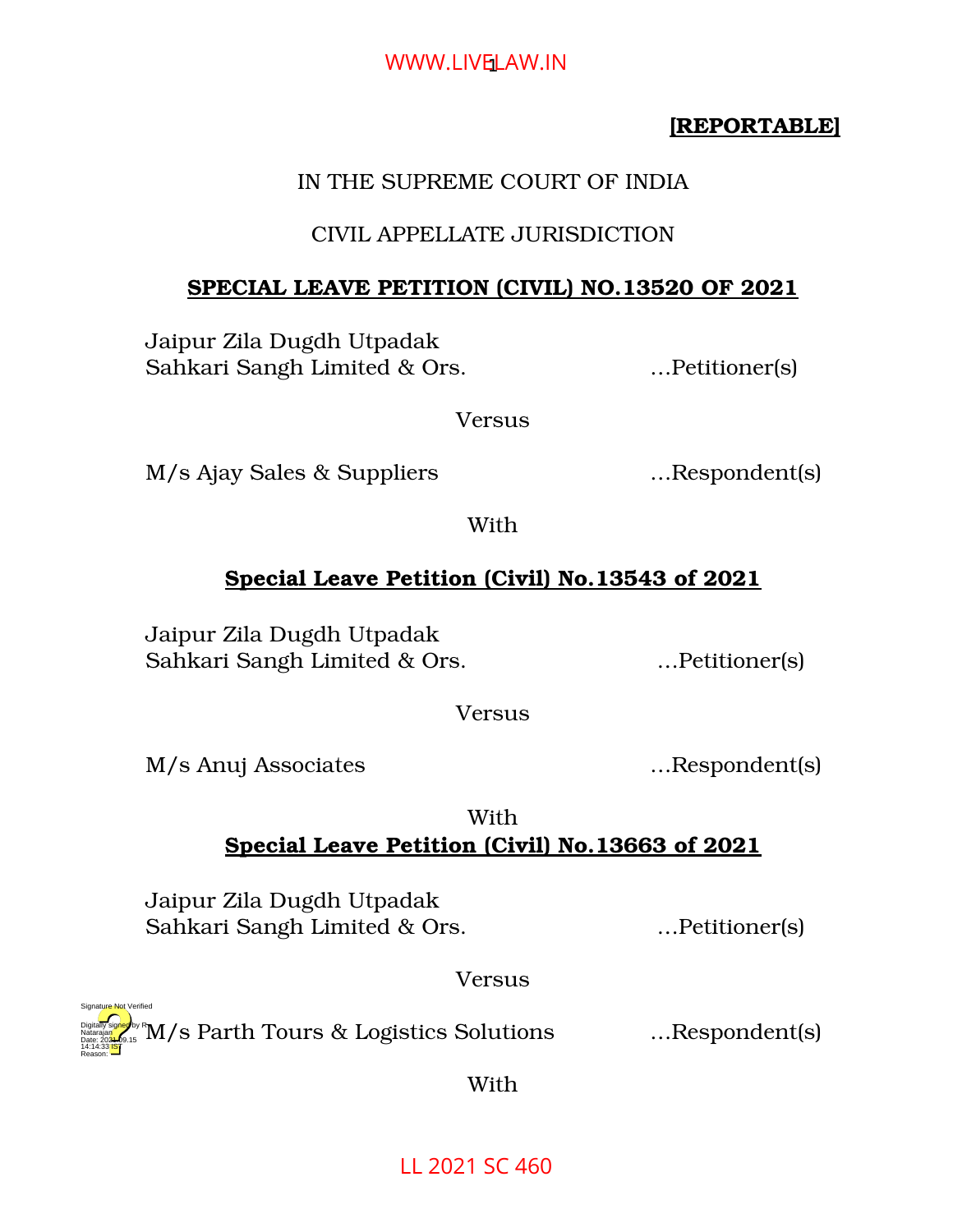# WWW.LIVE<mark>L</mark>AW.IN

## **Special Leave Petition (Civil) No.13632 of 2021**

Jaipur Zila Dugdh Utpadak Sahkari Sangh Limited & Ors. …Petitioner(s)

Versus

M/s Ajay Sales & Suppliers …Respondent(s)

With

## **Special Leave Petition (Civil) No.13870 of 2021**

Jaipur Zila Dugdh Utpadak Sahkari Sangh Limited & Ors. ... Petitioner(s)

Versus

M/s Anuj Associates …Respondent(s)

# **J U D G M E N T**

1. Feeling aggrieved and dissatisfied with the impugned orders passed by the High Court of Judicature for Rajasthan at Jaipur allowing the applications under Section 11 of the Arbitration & Conciliation Act, 1996 (hereinafter referred to as 'the Act') and appointing an Arbitrator, Jaipur Zila Dugdh Utpadak Sahkari Sangh Ltd, Jaipur (hereinafter referred to as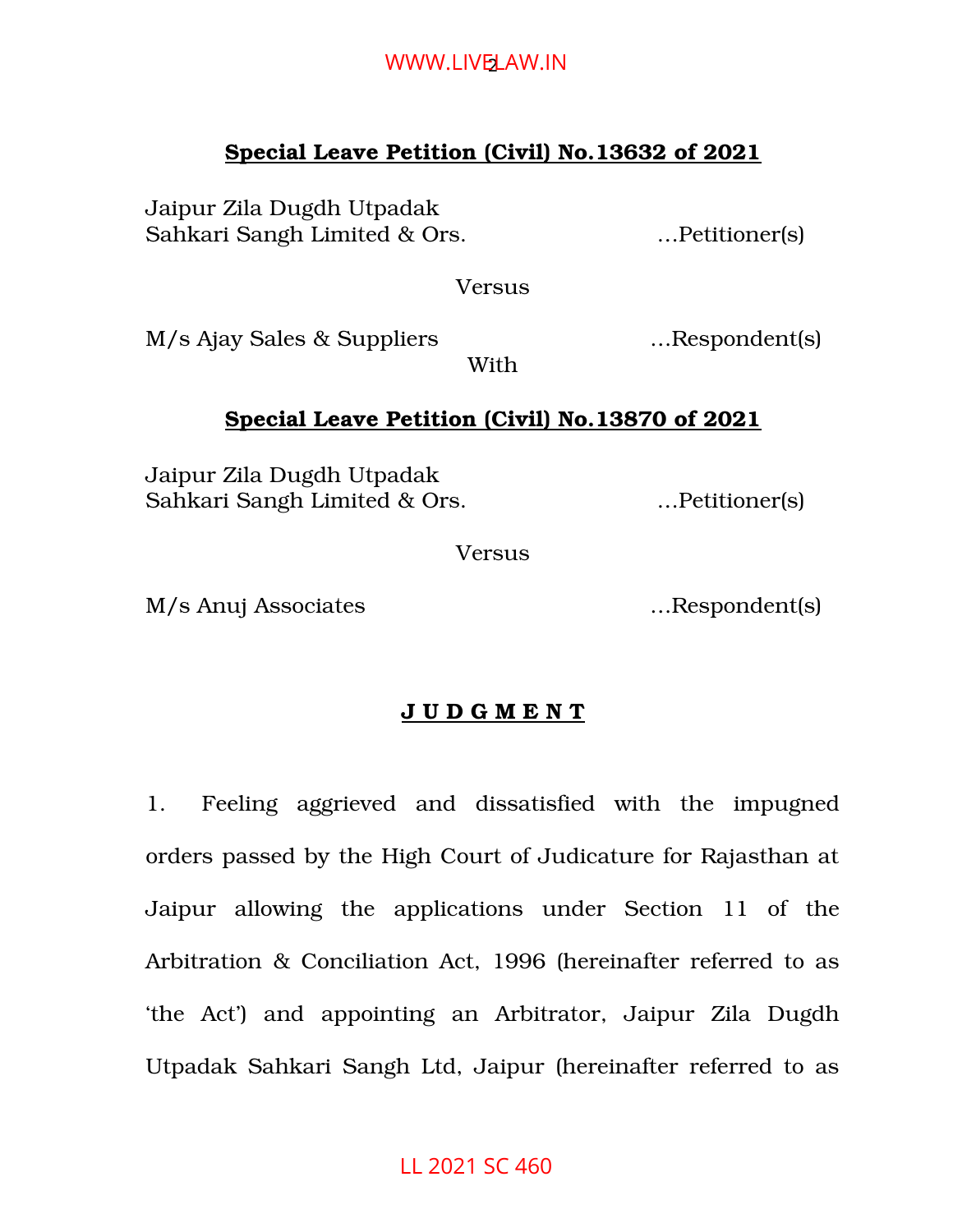Sahkari Sangh) and others have preferred the present Special Leave Petitions.

2. For the sake of convenience, the facts in SLP (C) No.13520 of 2021 are narrated and SLP (C) No.13520 of 2021 be treated as a lead matter.

3. On 31.03.2015, the respondent herein and the Sahkari Sangh entered into Distributorship Agreement for the distribution of milk and butter milk in certain zones in Jaipur, which was for a period of two years. The dispute arose between the parties. Clause 13 of the distributorship agreement provided for resolution of disputes. Clause 13 contains an arbitration clause and it provides that all disputes and differences arising out of or in any way touching or concerning the agreement, whatsoever shall be referred to the sole Arbitrator, the Chairman, Jaipur Zila Dugdh Utpadak Sahkari Sangh Ltd. and his decision shall be final and binding for the parties. On 18.08.2018, the respondent made representation pointing out his grievance/dispute. Vide letter dated 22.08.2018, the respondent herein – original applicant was advised to raise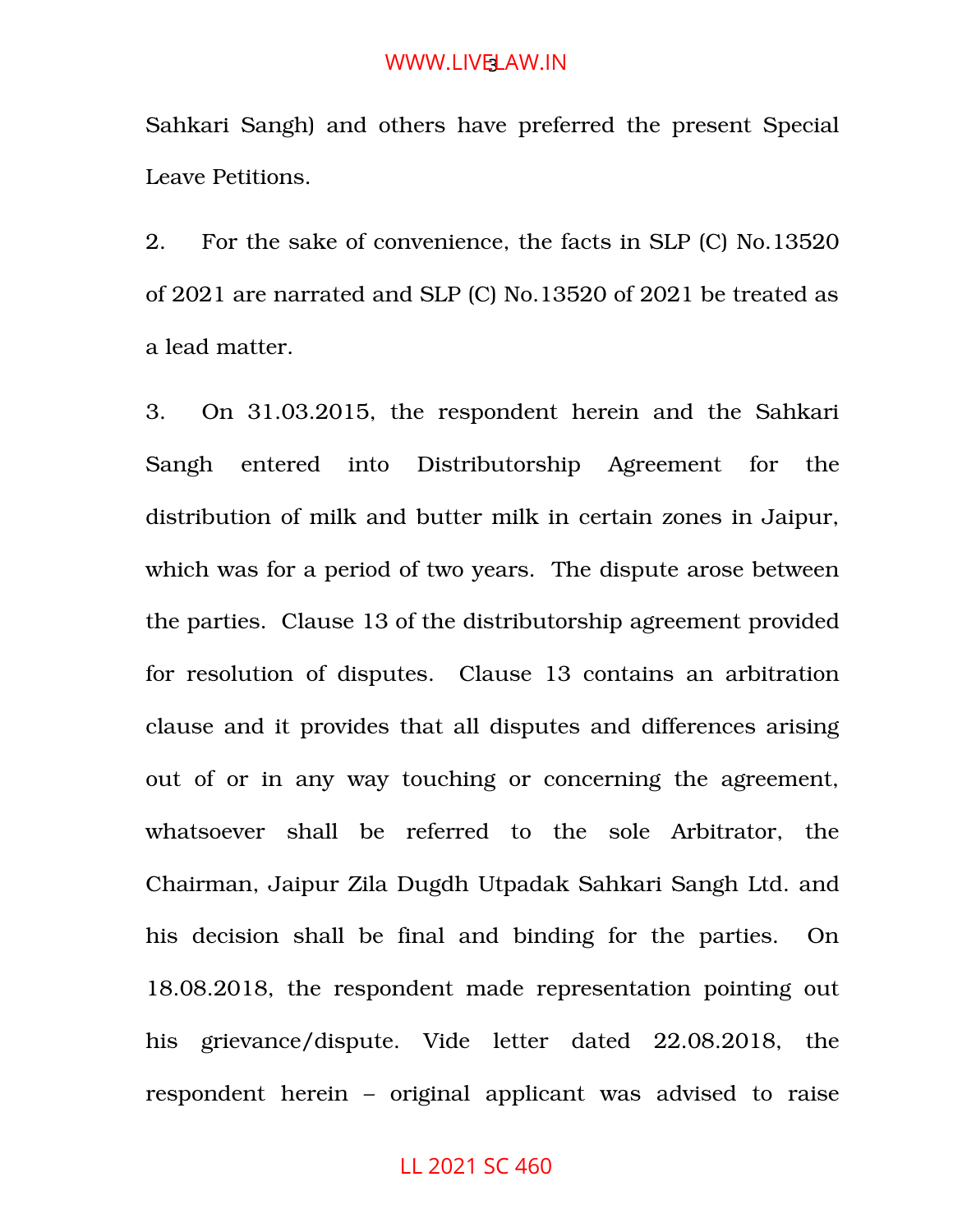dispute before the Sole Arbitrator/Chairman. That on 19.10.2019, the respondent firm/original applicant approached the Sole Arbitrator as per Clause 13 of the Agreement dated 31.03.2015 i.e. the Chairman, Jaipur Zila Dugdh Utpadak Sahkari Sangh Ltd. for settlement of a commercial dispute between the parties. That during the pendency of the arbitration proceedings before the Chairman – Sole Arbitrator, the respondent herein – firm approached the High Court for appointment of an arbitrator in exercise of powers under Section 11 of the Act and invoking the arbitration contained in clause 13 of the Agreement dated 31.03.2015. The said application was opposed by the petitioners herein. It was submitted that once the respondent – firm approached the Chairman – Sole Arbitrator for resolving the dispute between the parties invoking Clause 13 of the Agreement dated 31.03.2015 and having participated in the arbitration proceedings thereafter it is not open for it to approach the High Court to appoint an arbitrator under Section 11 of the Act. It was also submitted on behalf of the petitioners that the Agreement dated 31.03.2015 was prior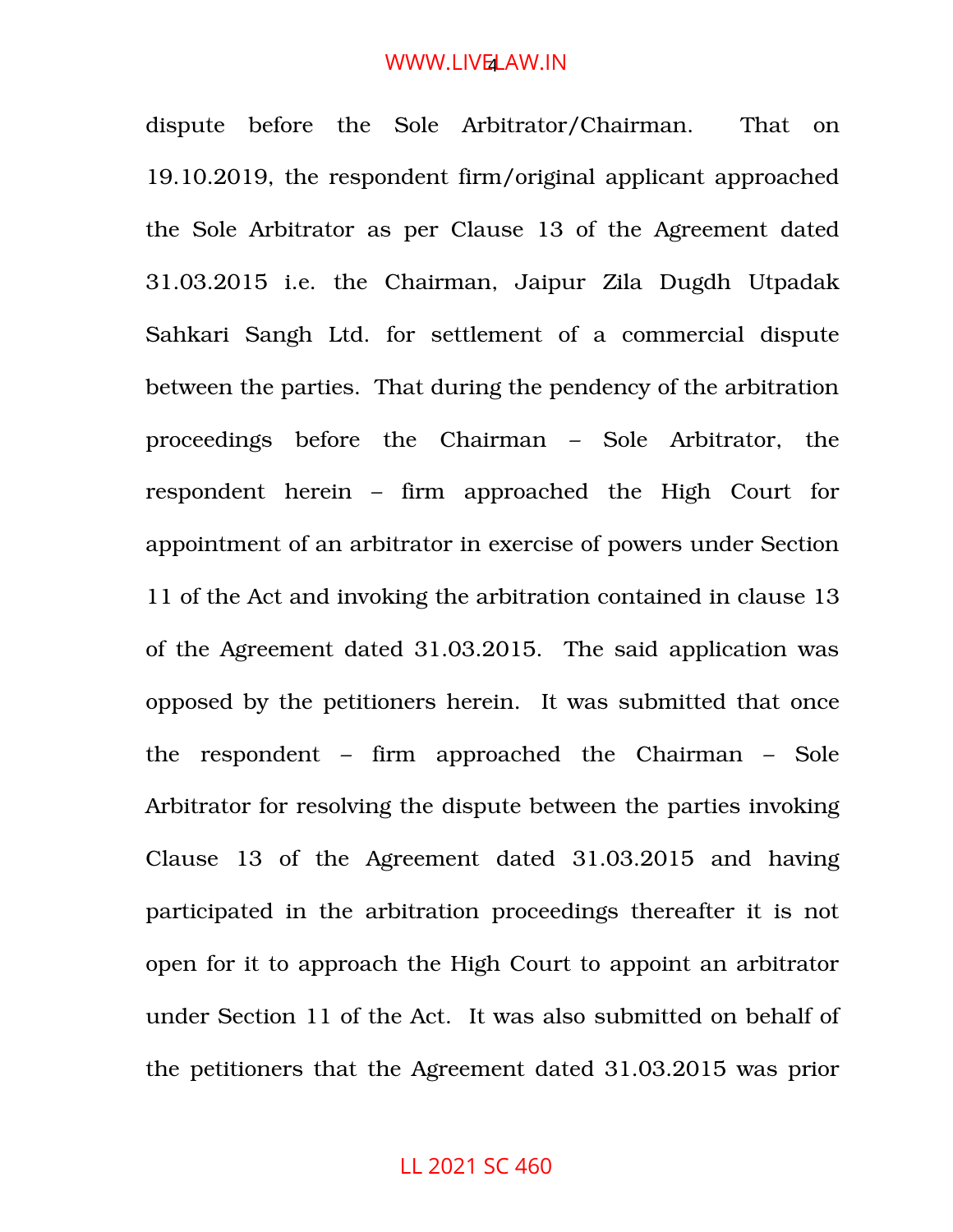to the amendment of Section 12/insertion of Section 12 (5) of the Act and the contract was entered into between the parties before insertion of Sub-section (5) of Section 12 by amendment of Act, 2015 read with Seventh Schedule to the Act, Sub-section (5) of Section 12 read with Seventh Schedule to the Act shall not be applicable and the Chairman continues to be the sole arbitrator as per Clause 13. That thereafter by the impugned order and considering the Sub-section (5) of Section 12 read with Seventh Schedule to the Act, the High Court has allowed the said application and has appointed the former District and Sessions Judge to act as an arbitrator. Feeling aggrieved and dissatisfied with the impugned order passed by the High Court appointing a fresh Arbitrator in exercise of powers under Section 11 of the Arbitration Act, Sahkari Sangh has preferred the present petitions.

4. Shri Gunjan Pathak, Learned Counsel appearing on behalf of the petitioners has vehemently submitted that the High Court has materially erred in appointing the arbitrator other than the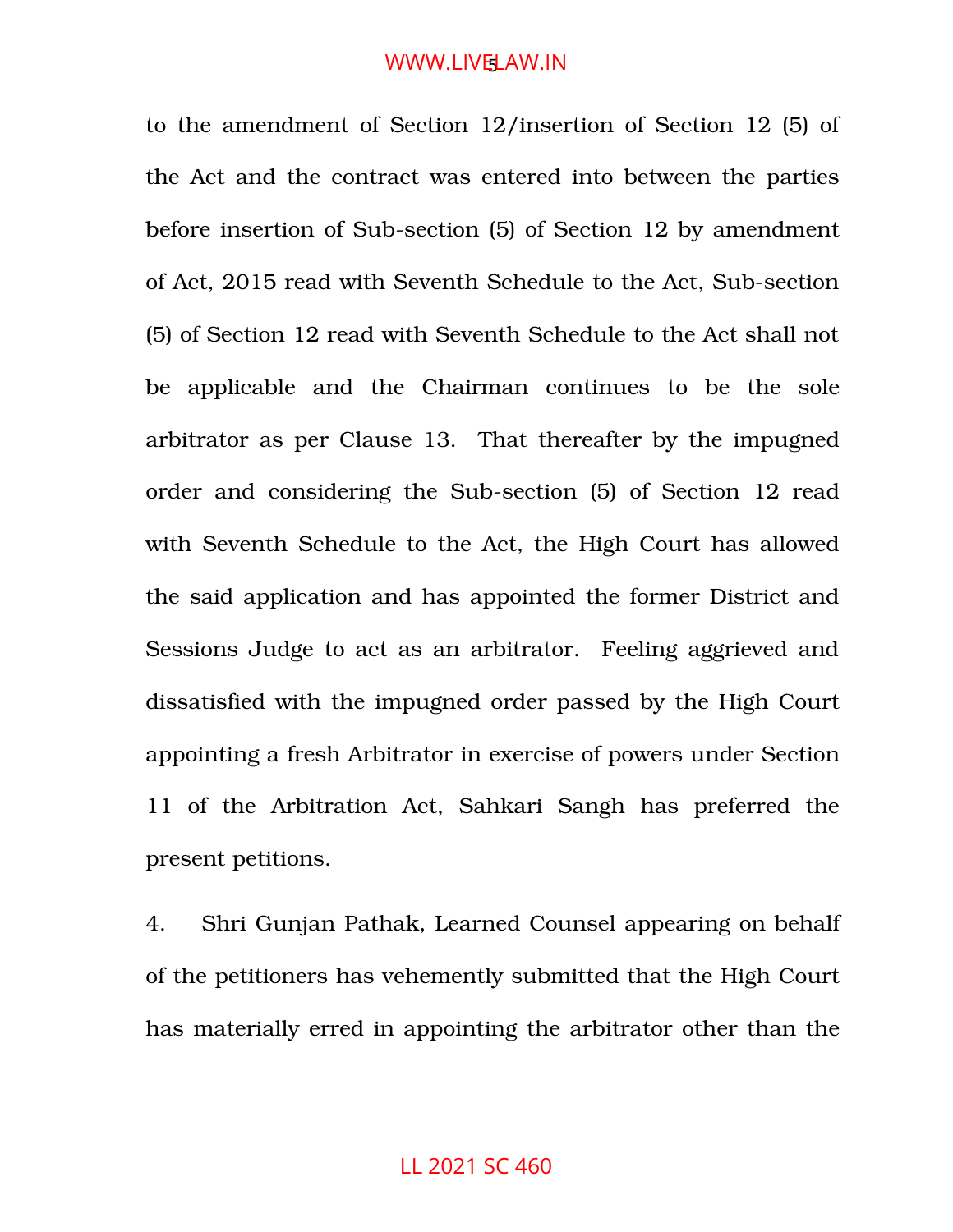arbitrator mentioned in Clause 13 of the Agreement dated 31.03.2015.

4.1 It is submitted that first of all Sub-section (5) of Section 12 read with Seventh Schedule to the Act shall not be applicable to the facts of the case on hand more particularly when the agreement between the parties was prior to insertion of Subsection (5) of Section 12 read with Seventh Schedule to the Act. It is further submitted that even otherwise the 'Chairman' being an elected member shall not come within Seventh Schedule to the Act. It is submitted that 'Chairman' is not included within disqualified/ineligible person to be appointed in Seventh Schedule of the Act.

4.2 It is further submitted that the High Court has erred in relying upon Seventh Schedule to the Act of 2015 for the reason as the Learned Sole Arbitrator/Chairman who is an elected member and is a part of management by virtue of election as a director or has no similar influence, can be said to be disqualified as per the Clause (5) of Seventh Schedule of the Amendment Act, 2015.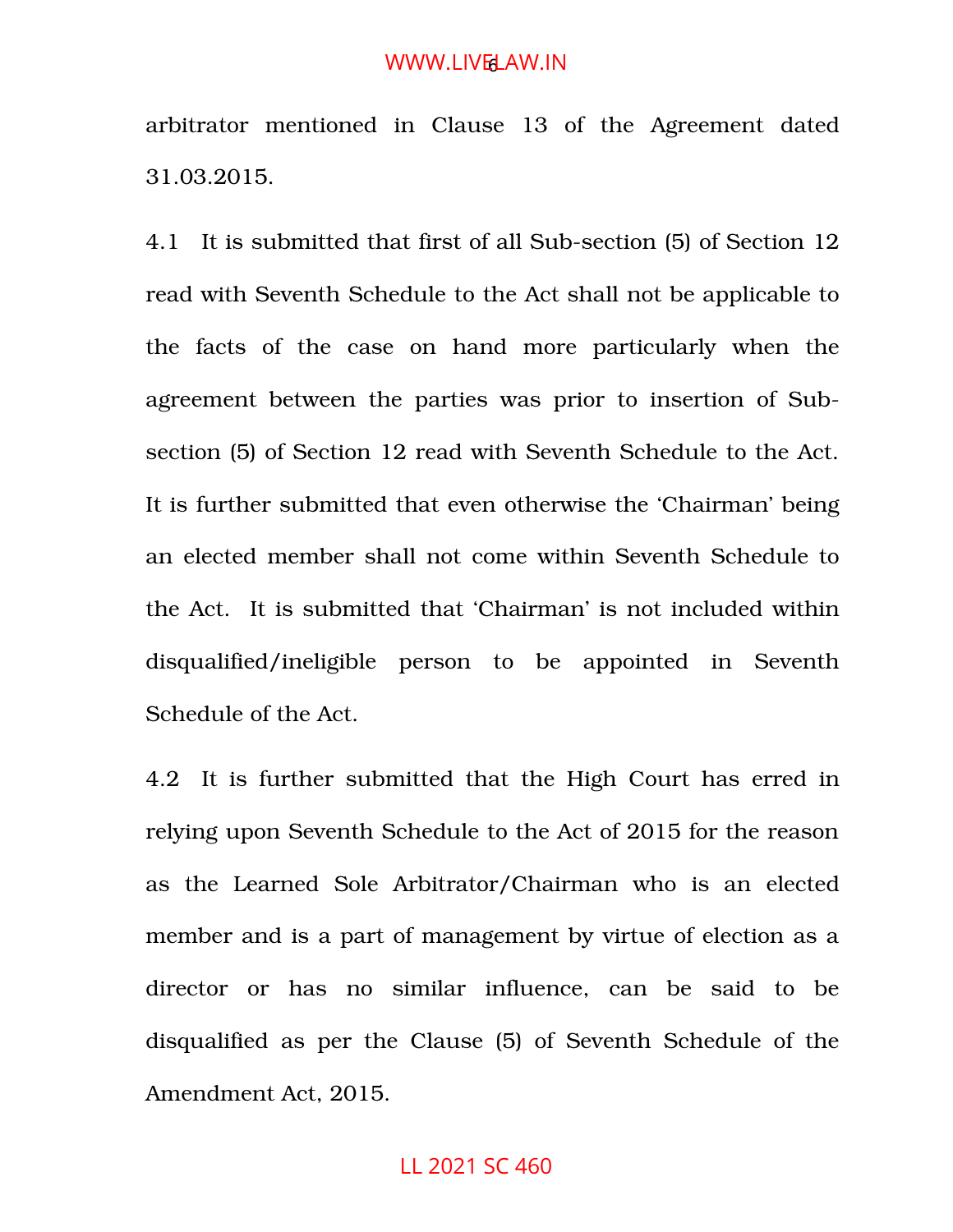4.3 It is further submitted that even otherwise considering Section 58 of the Rajasthan Cooperative Societies Act, 2001, the dispute between the parties was required to be resolved by the Registrar and the decision of the Registrar shall be final. It is submitted that non-obstante clause as contained in Section 58 of the Rajasthan Cooperative Societies Act, 2001 supersedes Sub-section (5) of Section 12 of the Amendment Act, 2015 and therefore no court of law shall have jurisdiction to entertain any suit or proceeding in respect of such dispute. It is submitted that as per Clause 30 of the Bye Laws of Sahkari Sangh all disputes of the society shall be dealt with as per Rajasthan Cooperative Societies Act, 2001. It is submitted that therefore also the impugned order passed by the High Court deserves to be quashed and set aside.

4.4 It is further submitted that the Learned Counsel appearing on behalf of the petitioner that as held by this Court in the *S.B.P. & Co vs Patel Engineering Ltd. & Anr.,* (2005) 8 SCC 618, once the matter reaches the arbitration tribunal or the sole arbitrator, the High Court would not interfere with the orders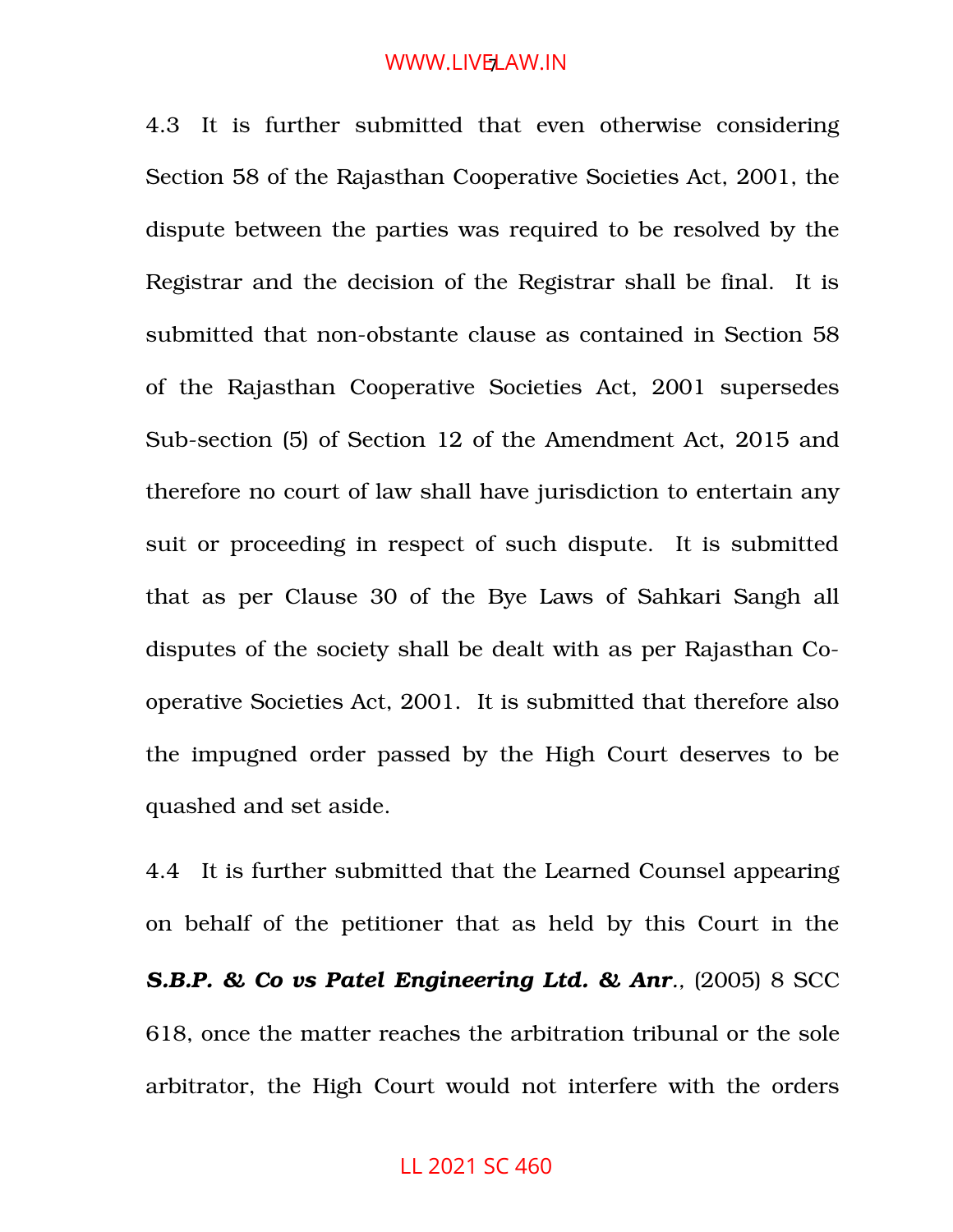passed by the Arbitrator or the arbitral tribunal during the course of arbitral proceedings and the party aggrieved by any order of the arbitral tribunal, unless has a right of appeal under Section 37 of the Act, has to wait until the award is passed by the Tribunal. It is submitted therefore once the arbitral tribunal has initiated the proceedings, the High Court ought not to have interfered in such matters. It is submitted that therefore, also the impugned order passed by the High Court appointing an arbitrator is unsustainable.

5. We have heard Learned Counsel appearing on behalf of the petitioners at length.

6. It is not in dispute that distributorship agreement between the parties was dated 31.03.2015 i.e. prior to the insertion of Sub-section (5) of Section 12 and Seventh Schedule to the Act w.e.f. 23.10.2015. It also cannot be disputed that Clause 13 of the Agreement dated 31.03.2015 contained the arbitration clause and as per Clause 13, any dispute and differences arising out of or in any way touching or concerning distributorship agreement shall be resolved through arbitration. As per Clause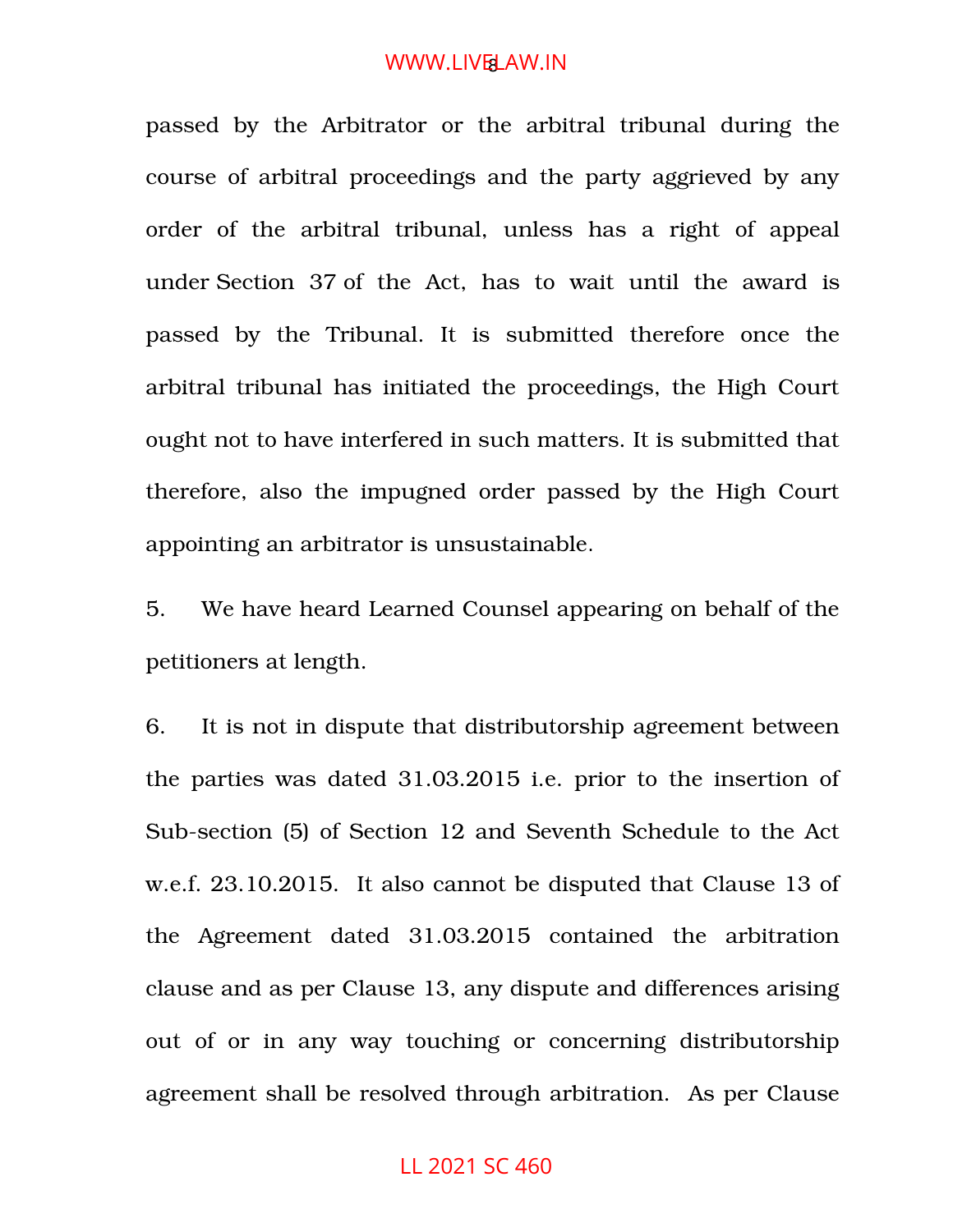13 such a dispute shall be referred to the sole Arbitrator – the Chairman, Sahkari Sangh.

6.1 By the impugned order the High Court has allowed the application under Section 11 of the Act and has appointed the arbitrator other than the Chairman.

6.2 The submissions of the petitioners are observed and narrated hereinabove.

6.3 So far as the submission on behalf of the petitioners that the agreement was prior to the insertion of Sub-section (5) of Section 12 read with Seventh Schedule to the Act and therefore the disqualification under Sub-section (5) of Section 12 read with Seventh Schedule to the Act shall not be applicable and that once an arbitrator - Chairman started the arbitration proceedings thereafter the High Court is not justified in appointing an arbitrator are concerned the aforesaid has no substance and can to be accepted in view of the decision of this Court in *Trf Ltd vs Energo Engineering Projects Ltd,* (2017) 8 SCC 377**;** *Bharat Broadband Network Limited vs United*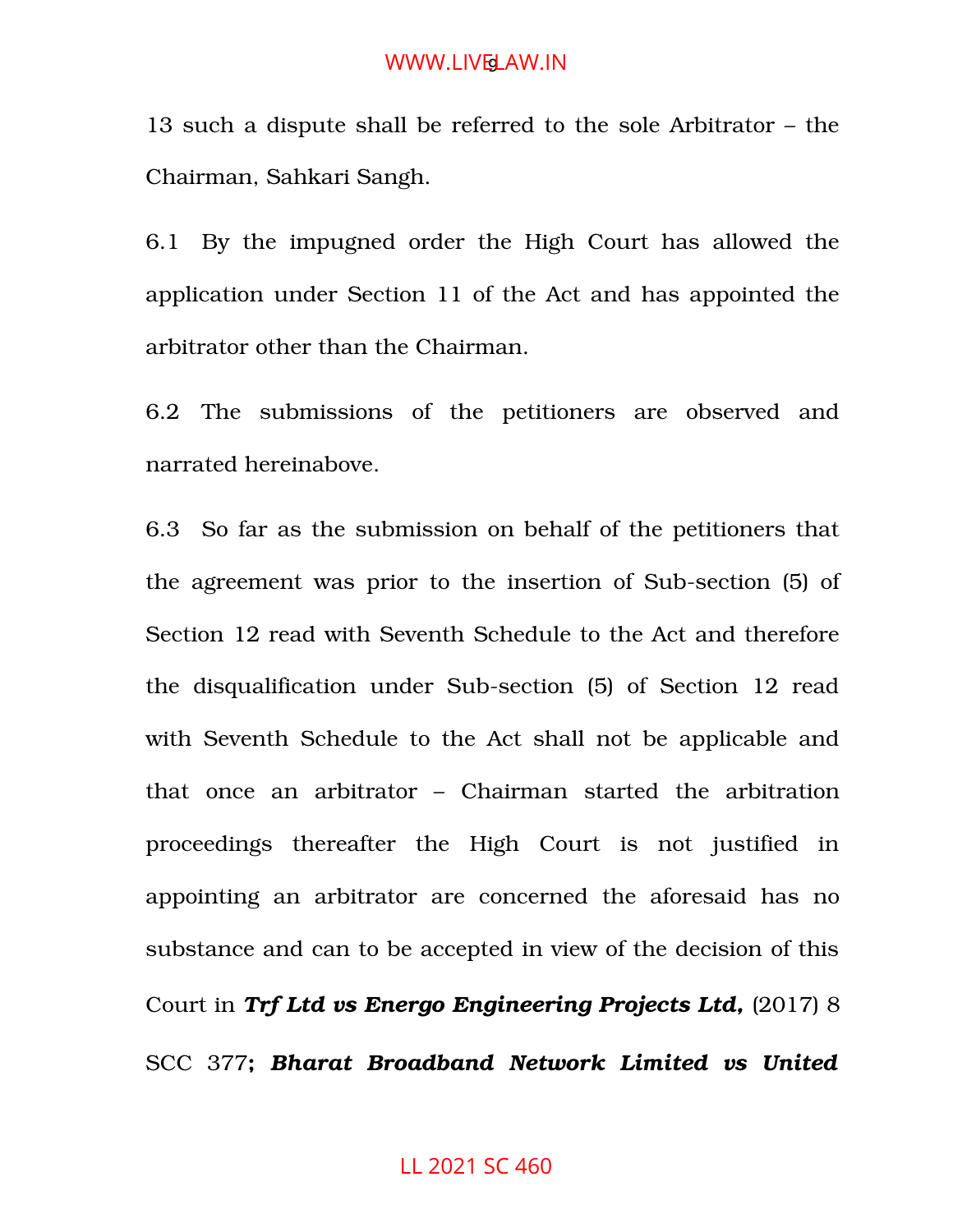#### WWW.LIV<mark>E</mark>oAW.IN

*Telecoms Limited***,** (2019) 5 SCC 755; *Voestalpine Schienen GMBH vs. Delhi Metro Rail Corporation Limited*, (2017) 4 SCC 665. In the aforesaid decisions this Court had an occasion to consider in detail the object and purpose of insertion of Subsection (5) of Section 12 read with Seventh Schedule to the Act. In the case of *Voestalpine Schienen GMBH (Supra)* it is observed and held by this Court that the main purpose for amending the provision was to provide for 'neutrality of arbitrators'. It is further observed that in order to achieve this, Sub-section (5) of Section 12 lays down that notwithstanding any prior agreement to the contrary, any person whose relationship with the parties or counsel or the subject-matter of the dispute falls under any of the categories specified in the Seventh Schedule, he shall be ineligible to be appointed as an arbitrator. It is further observed that in such an eventuality i.e. when the arbitration clause finds foul with the amended provisions (Sub-section (5) of Section 12 read with Seventh Schedule) the appointment of an arbitrator would be beyond pale of the arbitration agreement, empowering the court to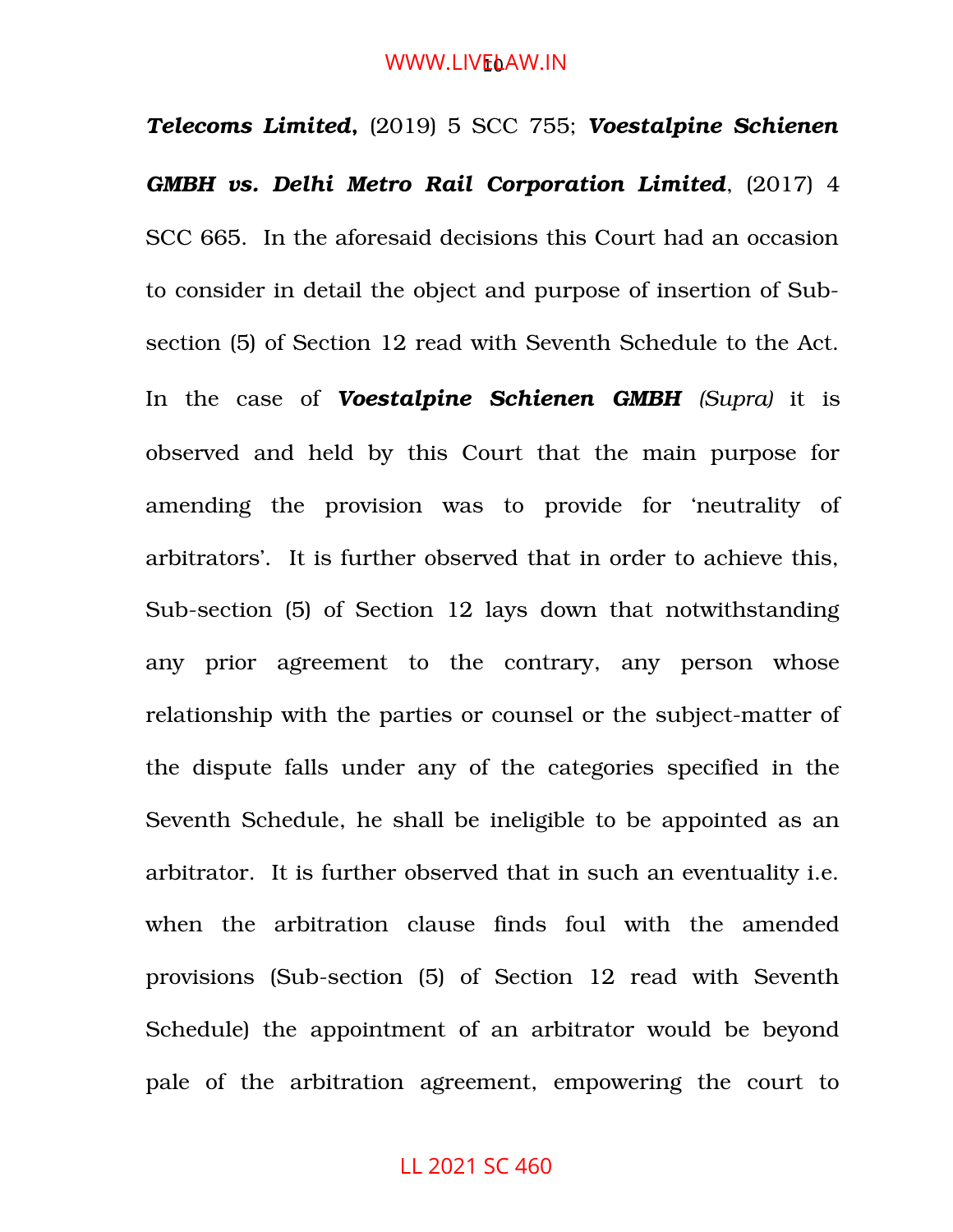appoint such arbitrator as may be permissible. It is further observed that, that would be the effect of non obstante clause contained in sub-section (5) of Section 12 and the other party cannot insist on appointment of the arbitrator in terms of the arbitration agreement.

6.4 It is further observed and held by this Court in the aforesaid decision that independence and impartiality of the arbitrator are the hallmarks of any arbitration proceedings. Rule against bias is one of the fundamental principles of natural justice which apply to all judicial and quasi-judicial proceedings. It is further observed that it is for this reason that notwithstanding the fact that relationship between the parties, to the arbitration and the arbitrators themselves are contractual in nature and the source of an arbitrator's appointment is deduced from the agreement entered into between the parties, notwithstanding the same non-independence and nonimpartiality of such arbitrator would render him ineligible to conduct the arbitration. It is further observed that the genesis behind this rational is that even when an arbitrator is appointed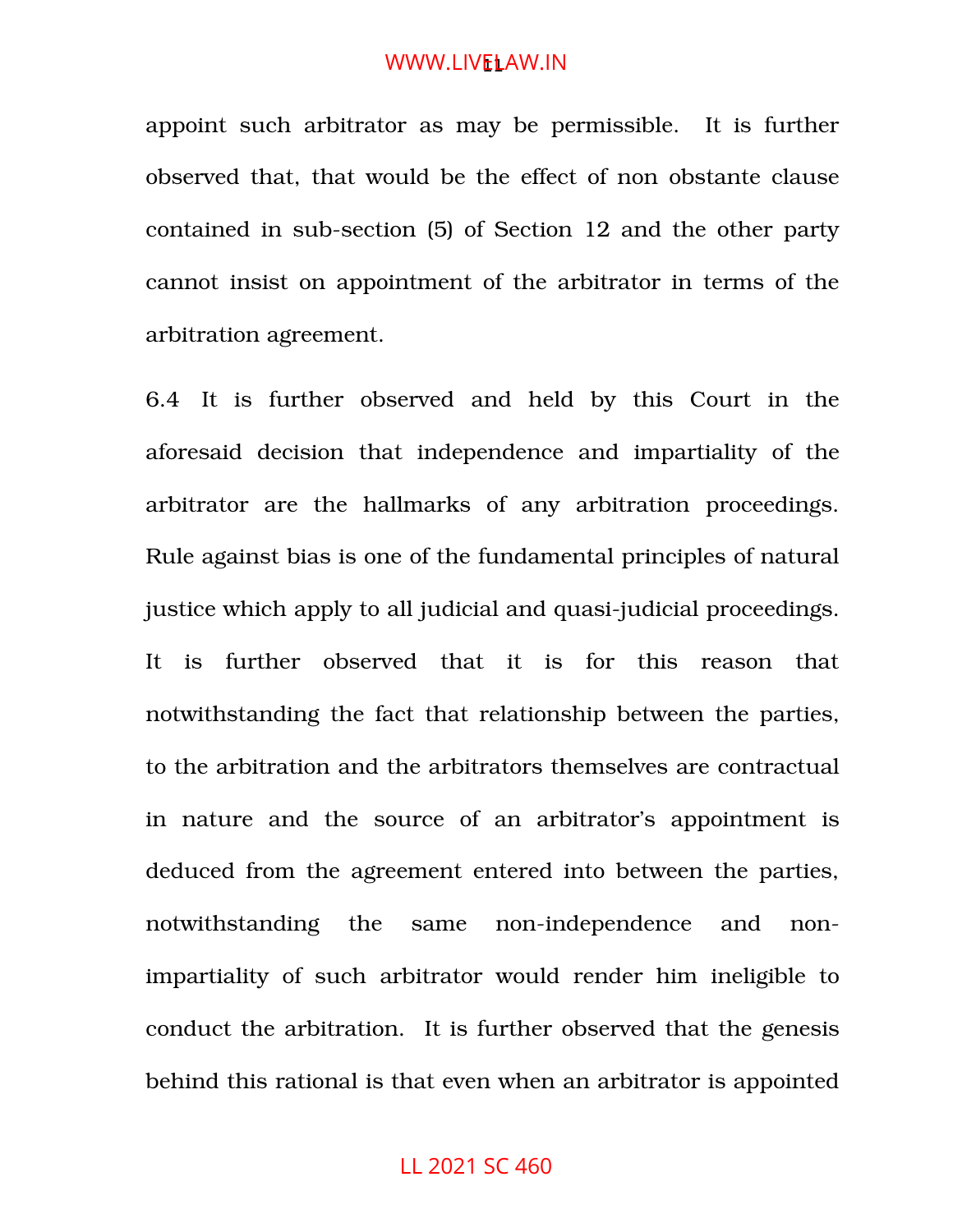## WWW.LIV<mark>E</mark>ŁAW.IN

in terms of contract and by the parties to the contract, he is independent of the parties. In paragraphs 16 to 18 it is observed and held as under:

> **"16.** Apart from other amendments, Section 12 was also amended and the amended provision has already been reproduced above. This amendment is also based on the recommendation of the Law Commission which specifically dealt with the issue of 'neutrality of arbitrators' and a discussion in this behalf is contained in paras 53 to 60 and we would like to reproduce the entire discussion hereinbelow:

#### **"NEUTRALITY OF ARBITRATORS**

53. It is universally accepted that any quasijudicial process, including the arbitration process, must be in accordance with principles of natural justice. In the context of arbitration, neutrality of arbitrators, viz. their independence and impartiality, is critical to the entire process.

54. In the Act, the test for neutrality is set out in Section 12(3) which provides –

**'12. (3)** "An arbitrator may be challenged only if –

(a) circumstances exist that give rise to justifiable doubts as to his independence or impartiality..."

55. The Act does not lay down any other conditions to identify the "circumstances" which give rise to "justifiable doubts", and it is clear that there can be many such circumstances and situations. The test is not whether, given the circumstances, there is any actual bias for that is setting the bar too high; but, whether the circumstances in question give rise to any justifiable apprehensions of bias.

56. The limits of this provision has been tested in the Indian Supreme Court in the context of contracts with State entities naming particular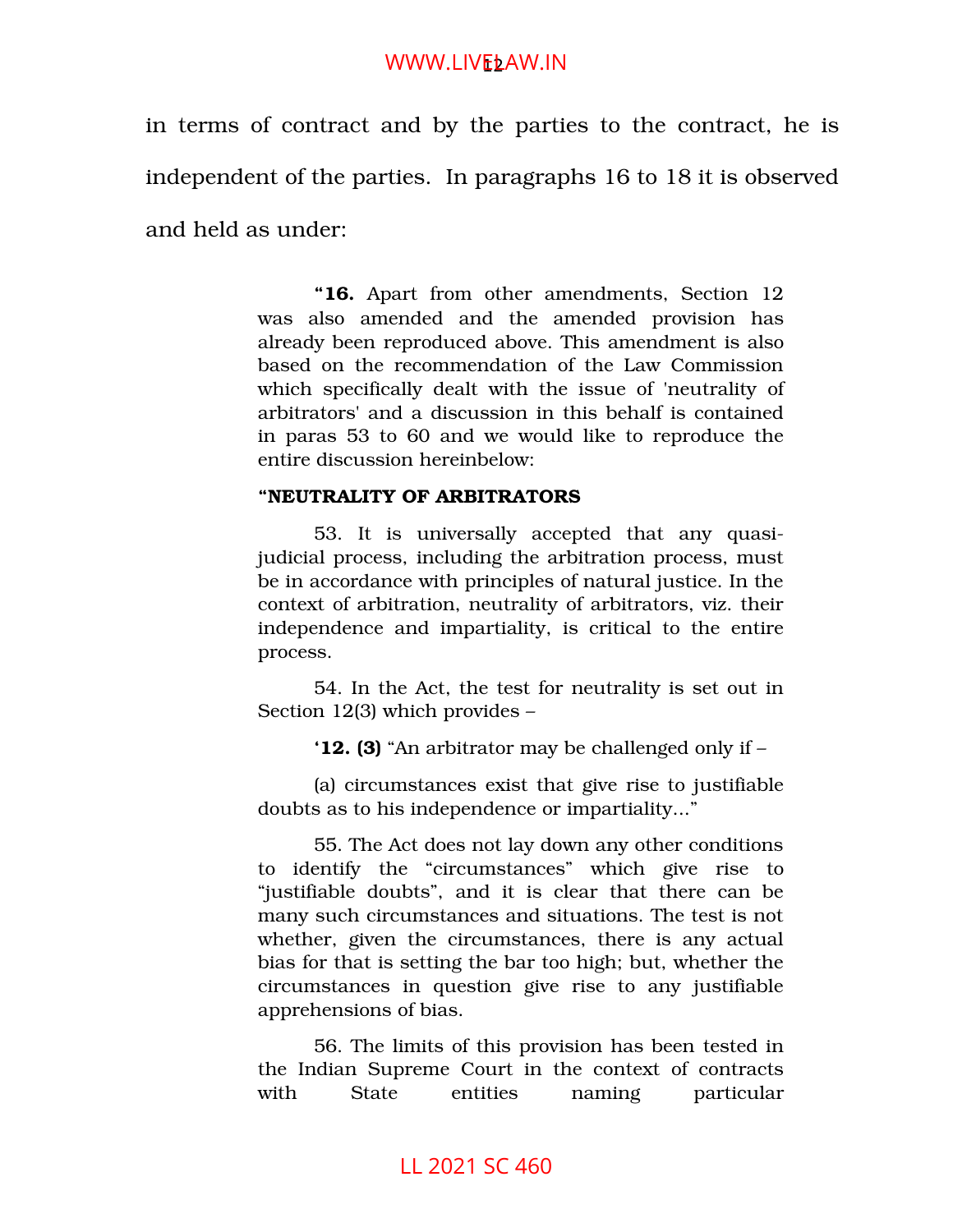## WWW.LIV<mark>E</mark>§AW.IN

persons/designations (associated with that entity) as a potential arbitrator. It appears to be settled by a series of decisions of the Supreme Court (See Executive Engineer, Irrigation Division, Puri v. Gangaram Chhapolia, 1984 (3) SCC 627; Secretary to Government Transport Department, Madras v. Munusamy Mudaliar, 1988 (Supp) SCC 651; International Authority of India v. K.D. Bali and Anr, 1988 (2) SCC 360; S. Rajan v. State of Kerala, 1992 (3) SCC 608; M/s. Indian Drugs & Pharmaceuticals v. M/s. Indo-Swiss Synthetics Germ Manufacturing Co.Ltd., 1996 (1) SCC 54; Union of India v. M.P. Gupta, (2004) 10 SCC 504; Ace Pipeline Contract Pvt. Ltd. v. Bharat Petroleum Corporation Ltd., 2007 (5) SCC 304) that arbitration agreements in government contracts which provide for arbitration by a serving employee of the department, are valid and enforceable. While the Supreme Court, in Indian Oil Corp. Ltd. v. Raja Transport (P) Ltd., 2009 8 SCC 520 carved out a minor exception in situations when the arbitrator

"was the controlling or dealing authority in regard to the subject contract or if he is a direct subordinate (as contrasted from an officer of an inferior rank in some other department) to the officer whose decision is the subject matter of the dispute" (SCC p. 533, para 34) and this exception was used by the Supreme Court in Denel (Proprietary) Ltd. v. Govt. of India, Ministry of Defence, AIR 2012 SC 817 and Bipromasz Bipron Trading SA v. Bharat Electronics Ltd., (2012) 6 SCC 384, to appoint an independent arbitrator under section 11, this is not enough.

57. The balance between procedural fairness and binding nature of these contracts, appears to have been tilted in favour of the latter by the Supreme Court, and the Commission believes the present position of law is far from 18 satisfactory. Since the principles of impartiality and independence cannot be discarded at any stage of the proceedings, specifically at the stage of constitution of the arbitral tribunal, it would be incongruous to say that party autonomy can be exercised in complete disregard of these principles – even if the same has been agreed prior to the disputes having arisen between the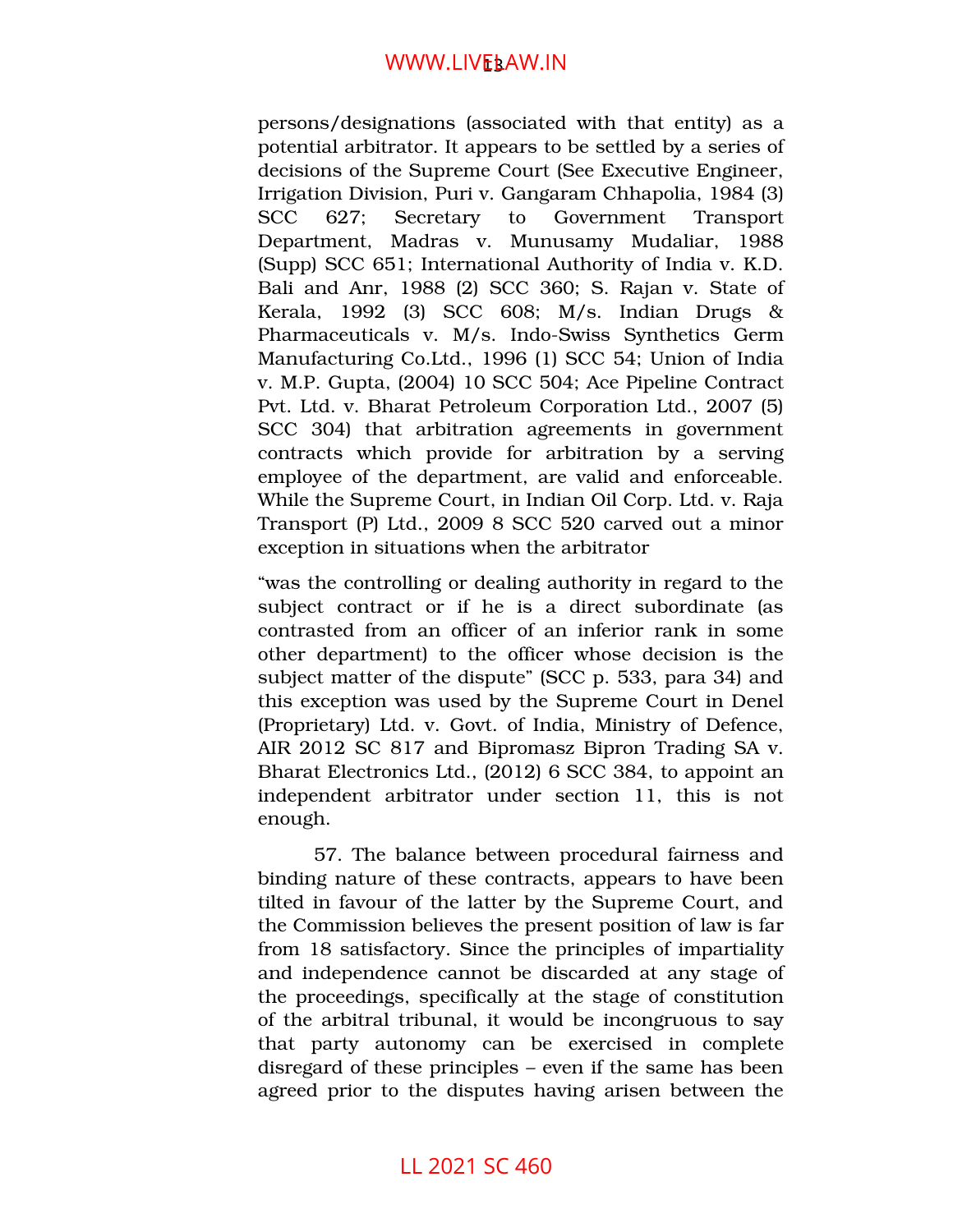## WWW.LIV<mark>E</mark>4AW.IN

parties. There are certain minimum levels of independence and impartiality that should be required of the arbitral process regardless of the parties' apparent agreement. A sensible law cannot, for instance, permit appointment of an arbitrator who is himself a party to the dispute, or who is employed by or similarly dependent on) one party, even if this is what the parties agreed. The Commission hastens to add that Mr. PK Malhotra, the ex officio member of the Law Commission suggested having an exception for the State, and allow State parties to appoint employee arbitrators. The Commission is of the opinion that, on this issue, there cannot be any distinction between State and non-State parties. The concept of party autonomy cannot be stretched to a point where it negates the very basis of having impartial and independent adjudicators for resolution of disputes. In fact, when the party appointing an adjudicator is the State, the duty to appoint an impartial and independent adjudicator is that much more onerous – and the right to natural justice cannot be said to have been waived only on the basis of a "prior" agreement between the parties at the time of the contract and before arising of the disputes.

58. Large-scale amendments have been suggested to address this fundamental issue of neutrality of arbitrators, which the Commission believes is critical to the functioning of the arbitration process in India. In particular, amendments have been proposed to sections 11, 12 and 14 of the Act.

59. The Commission has proposed the requirement of having specific disclosures by the arbitrator, at the stage of his \*possible\* appointment, regarding existence of any relationship or interest of any kind which is likely to give rise to justifiable doubts. The Commission has proposed the incorporation of the Fourth Schedule, which has drawn from the red and orange lists of the IBA Guidelines on Conflicts of Interest in International Arbitration, and which would be treated as a "guide" to determine whether circumstances exist which give rise to such justifiable doubts. On the other hand, in terms of the proposed section  $12$  (5) of the Act and the Fifth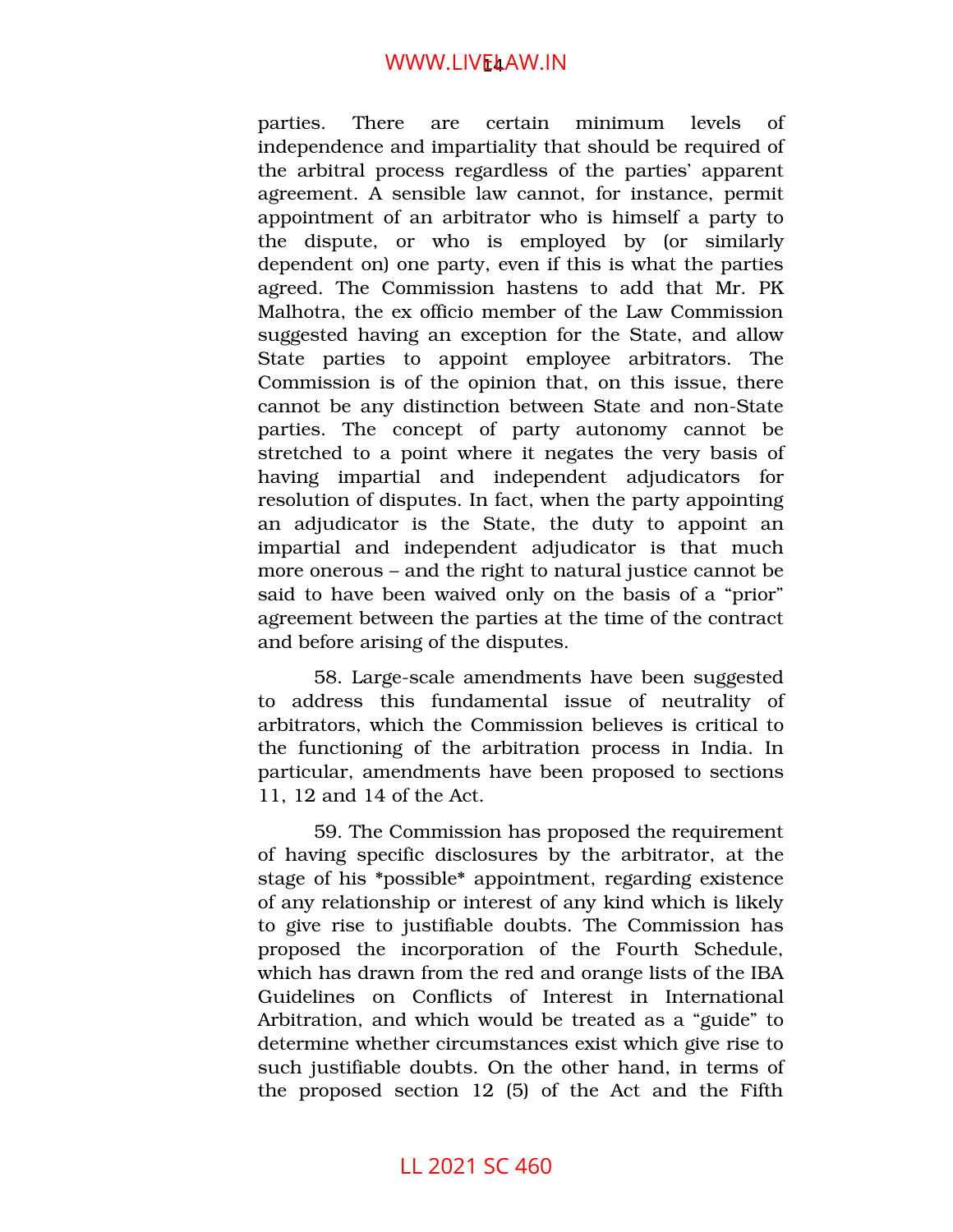Schedule which incorporates the categories from the red list of the IBA Guidelines (as above), the person proposed to be appointed as an arbitrator shall be \*ineligible\* to be so appointed, notwithstanding any prior agreement to the contrary. In the event such an ineligible person is purported to be appointed as an arbitrator, he shall be de jure deemed to be unable to perform his functions, in terms of the proposed explanation to section 14. Therefore, while the \*disclosure\* is required with respect to a broader list of categories (as set out in the Fourth Schedule, and as based on the Red and Orange lists of the IBA Guidelines), the \*ineligibility\* to be appointed as an arbitrator (and the consequent de jure inability to so act) follows from a smaller and more serious sub-set of situations (as set out in the Fifth Schedule, and as based on the Red list of the IBA Guidelines).

60. The Commission, however, feels that \*real\* and \*genuine\* party autonomy must be respected, and, in certain situations, parties should be allowed to waive even the categories of ineligibility as set in the proposed Fifth Schedule. This could be in situations of family arbitrations or other arbitrations where a person commands the blind faith and trust of the parties to the dispute, despite the existence of objective "justifiable" doubts" regarding his independence and impartiality. To deal with such situations, the Commission has proposed the proviso to section  $12$  (5), where parties may, subsequent to disputes having arisen between them, waive the applicability of the proposed section 12 (5) by an express agreement in writing. In all other cases, the general rule in the proposed section  $12$  (5) must be followed. In the event the High Court is approached in connection with appointment of an arbitrator, the Commission has proposed seeking the disclosure in terms of section 12 (1) and in which context the High Court or the designate is to have "due regard" to the contents of such disclosure in appointing the arbitrator." (emphasis supplied)

**17.** We may put a note of clarification here. Though, the Law Commission discussed the aforesaid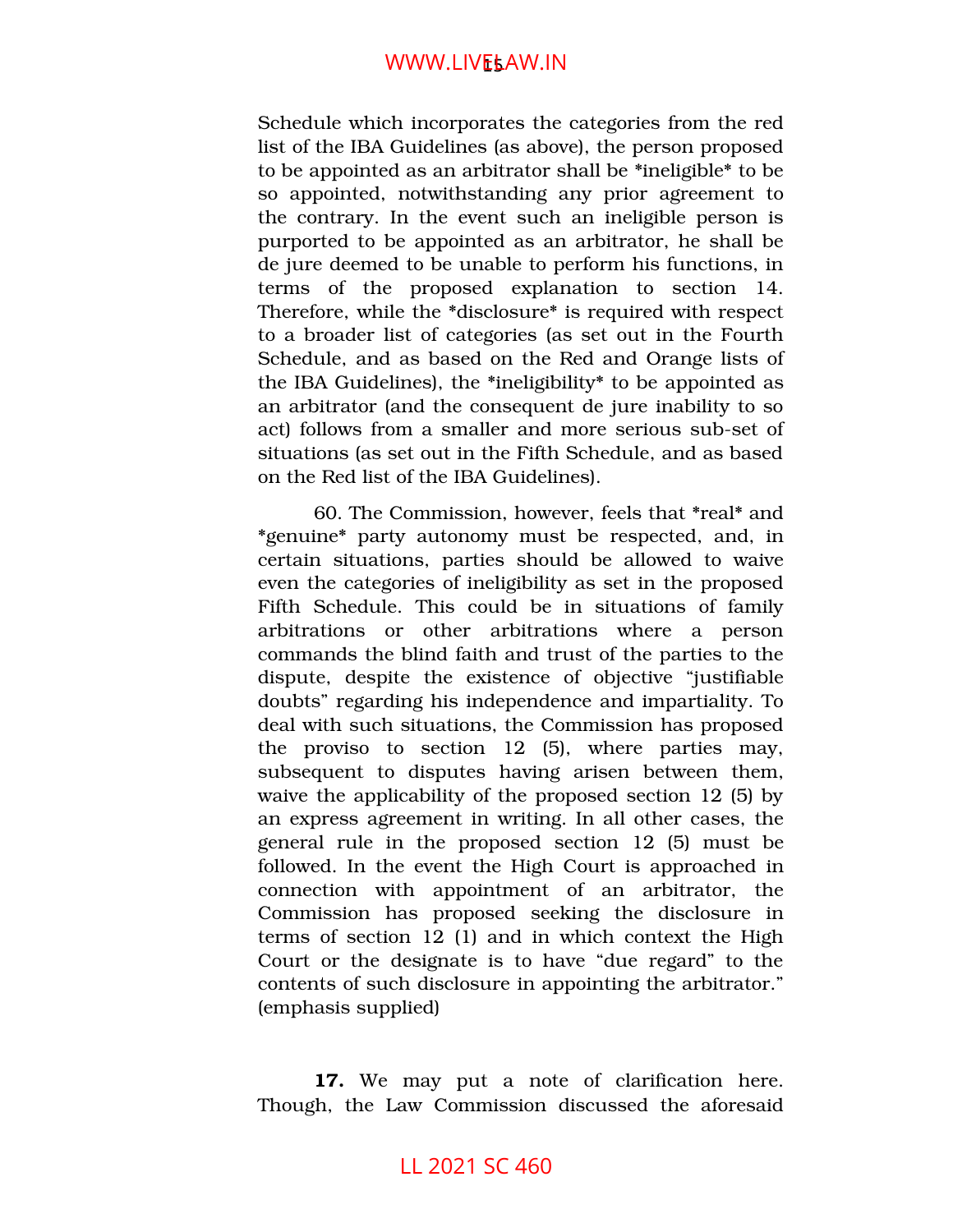aspect under the heading "Neutrality of Arbitrators", the focus of discussion was on impartiality and independence of the arbitrators which has relation to or bias towards one of the parties. In the field of international arbitration, neutrality is generally related to the nationality of the arbitrator. In international sphere, the "appearance of neutrality" is considered equally important, which means that an arbitrator is neutral if his nationality is different from that of the parties. However, that is not the aspect which is being considered and the term "neutrality" used is relatable to impartiality and independence of the arbitrators, without any bias towards any of the parties. In fact, the term "neutrality of arbitrators" is commonly used in this context as well.

18. Keeping in mind the aforequoted recommendation of the Law Commission, with which spirit, Section 12 has been amended by the Amendment Act, 2015, it is manifest that the main purpose for amending the provision was to provide for neutrality of arbitrators. In order to achieve this, sub-section (5) of Section 12 lays down that notwithstanding any prior agreement to the contrary, any person whose relationship with the parties or counsel or the subject matter of the dispute falls under any of the categories specified in the Seventh Schedule, he shall be ineligible to be appointed as an arbitrator. In such an eventuality i.e. when the arbitration clause finds foul with the amended provisions extracted above, the appointment of an arbitrator would be beyond pale of the arbitration agreement, empowering the court to appoint such arbitrator(s) as may be permissible. That would be the effect of non obstante clause contained in sub-section (5) of Section 12 and the other party cannot insist on appointment of the arbitrator in terms of arbitration agreement."

7. In the case of *Bharat Broadband Network Limited (Supra)*, it is observed that Sub-section (5) of Section 12 read with Seventh Schedule made it clear that if the arbitrator falls in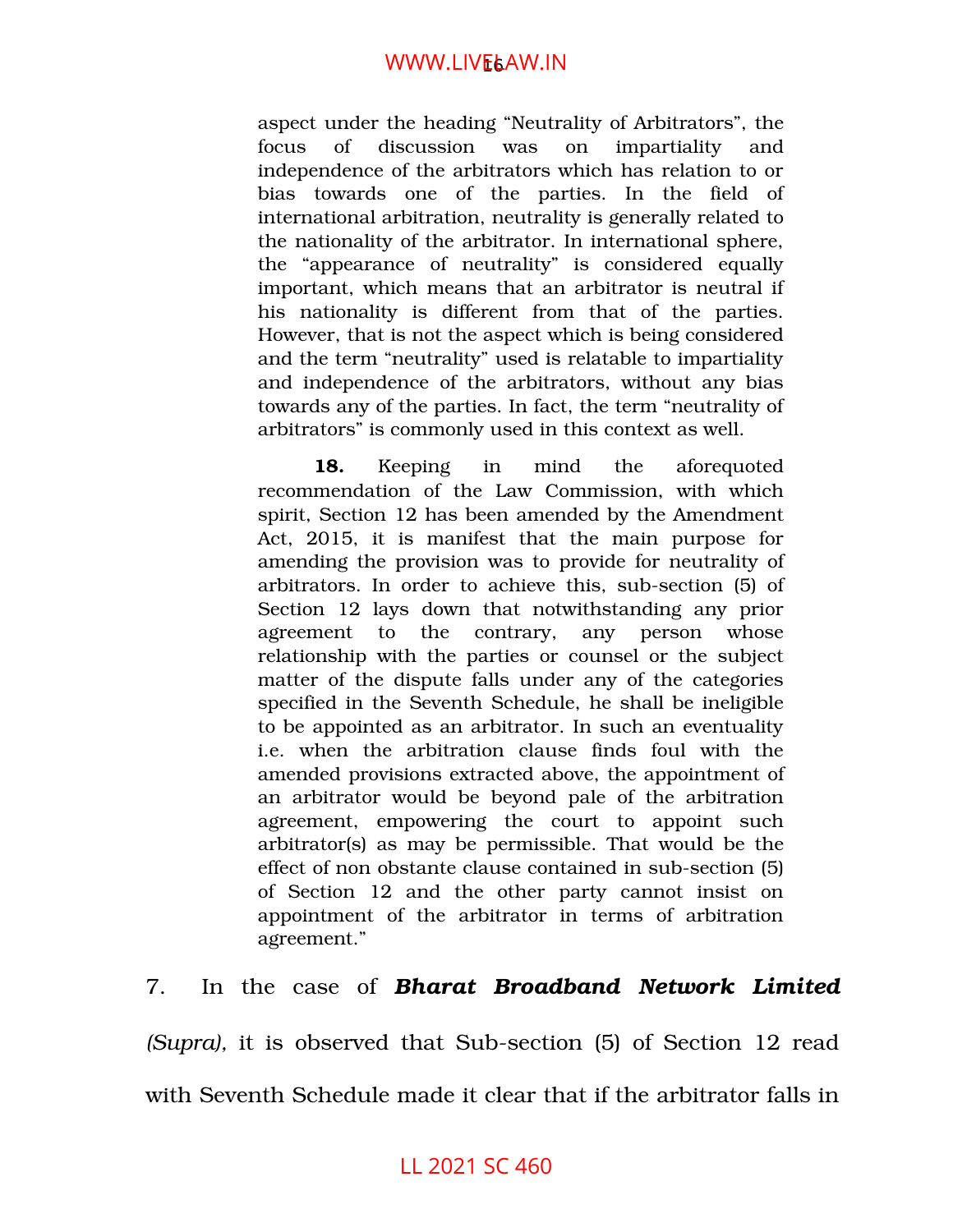#### WWW.LIV<mark>E</mark>ŁAW.IN

any one of the categories specified in the Seventh Schedule, he becomes 'ineligible' to act as an arbitrator. It is further observed that once he becomes 'ineligible', it is clear that he then become dejure unable to perform his functions inasmuch as in law, he is regarded as 'ineligible'. It further is observed in the said decision that where a person becomes ineligible to be appointed as an arbitrator there is no question of challenge to such arbitrator before such arbitrator in such a case i.e. a case which falls under Section 14(1)(a) of the Act gets attracted inasmuch as the arbitrator becomes, as a matter of law (i.e., de jure), unable to perform his functions under [Section12\(5\),](https://indiankanoon.org/doc/643968/) being ineligible to be appointed as an arbitrator and this being so, his mandate automatically terminates, and he shall then be substituted by another arbitrator.

7.1 Now so far as the submission on behalf of the petitioners that in view of Section 58 of the Rajasthan Cooperative Societies Act, 2001, the dispute between the parties is to be resolved by the Registrar only and as per Bye Laws 30 of Rajasthan Cooperative Societies Act, 2001 shall be applicable and therefore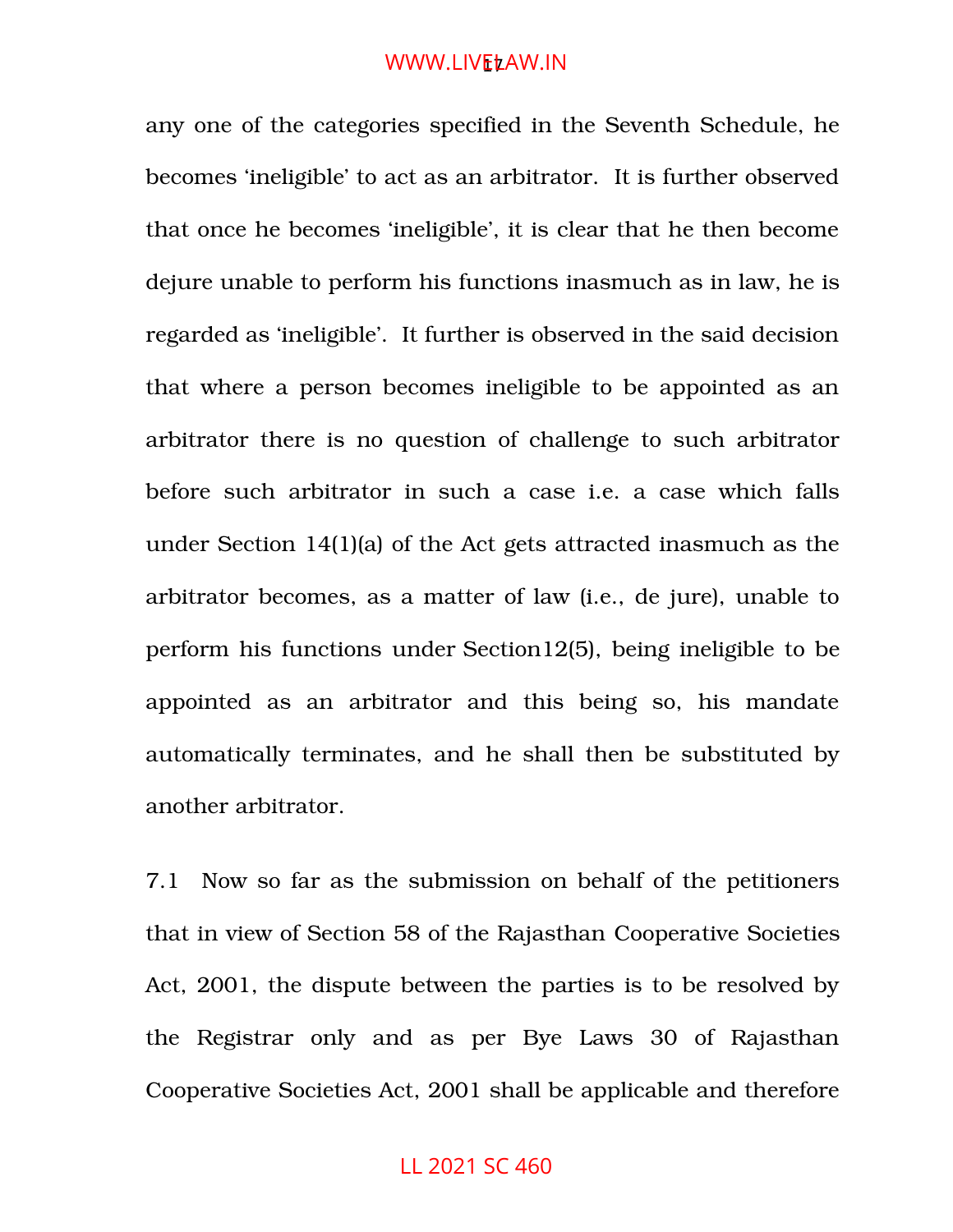#### WWW.LIV<mark>E</mark>&AW.IN

no court shall have jurisdiction and therefore the dispute referred to the former District Judge is unsustainable has no substance. It cannot be disputed that Arbitration Act is a special Act. Even Sub-section (5) of Section 12 also states with non obstante clause. In the distributorship agreement dated 31.03.2015, there is a provision to resolve dispute through arbitration. Despite Section 58 of the Rajasthan Cooperative Societies Act, 2001, there is an agreement between the parties to resolve the dispute through arbitrator – Chairman. Parties are bound by the agreement and the arbitration clause contained in the Agreement dated 31.03.2015. Therefore, neither Section 58 of the Rajasthan Cooperative Societies Act, 2001 shall not be applicable at all nor the same shall come in the way of appointing the arbitrator under the Arbitration Act.

8. Now the next question which is required to consider is whether the Chairman who is an elected member of the petitioner Sahkari Sangh can be said to be 'ineligible' under Sub-section (5) of Section 12 read with Seventh Schedule to the Act or not. It is the case on behalf of the petitioner that in the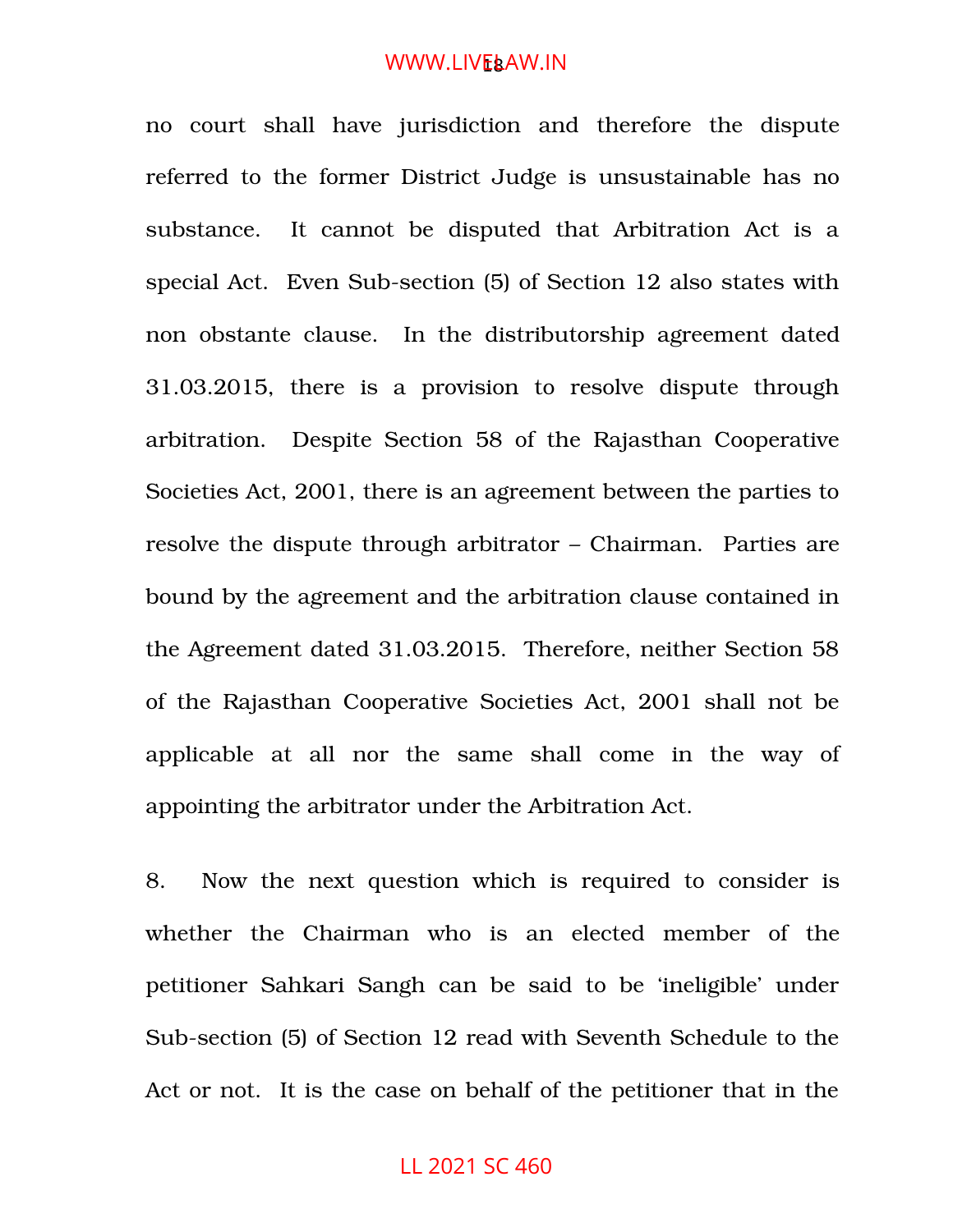#### WWW.LIV<mark>E</mark>§AW.IN

Seventh Schedule to the Act 'Chairman' is not mentioned and only Manager, Director or part of the Management can be said to be ineligible. The aforesaid has no substance at all. Disqualification/ineligible under Sub-section (5) of Section 12 read with Seventh Schedule to the Act is to be read as a whole and considering the object and purpose for which Sub-section (5) of Section 12 read with Seventh Schedule to the Act came to be inserted. Sub-section (5) of Section 12 read with Seventh Schedule has been inserted bearing in mind the 'impartiality and independence' of the arbitrators. It has been inserted with the purpose of 'neutrality of arbitrators'. Independence and impartiality of the arbitrators are the hallmarks of any arbitration proceedings as observed in the case of *Voestalpine* **Schienen** (Supra). Rule against bias is one of the fundamental principles of natural justice which apply to all judicial proceedings and quasi-judicial proceedings and it is for this reason that despite the contractually agreed upon, the persons mentioned in Sub-section (5) of Section 12 read with Seventh Schedule to the Act would render himself ineligible to conduct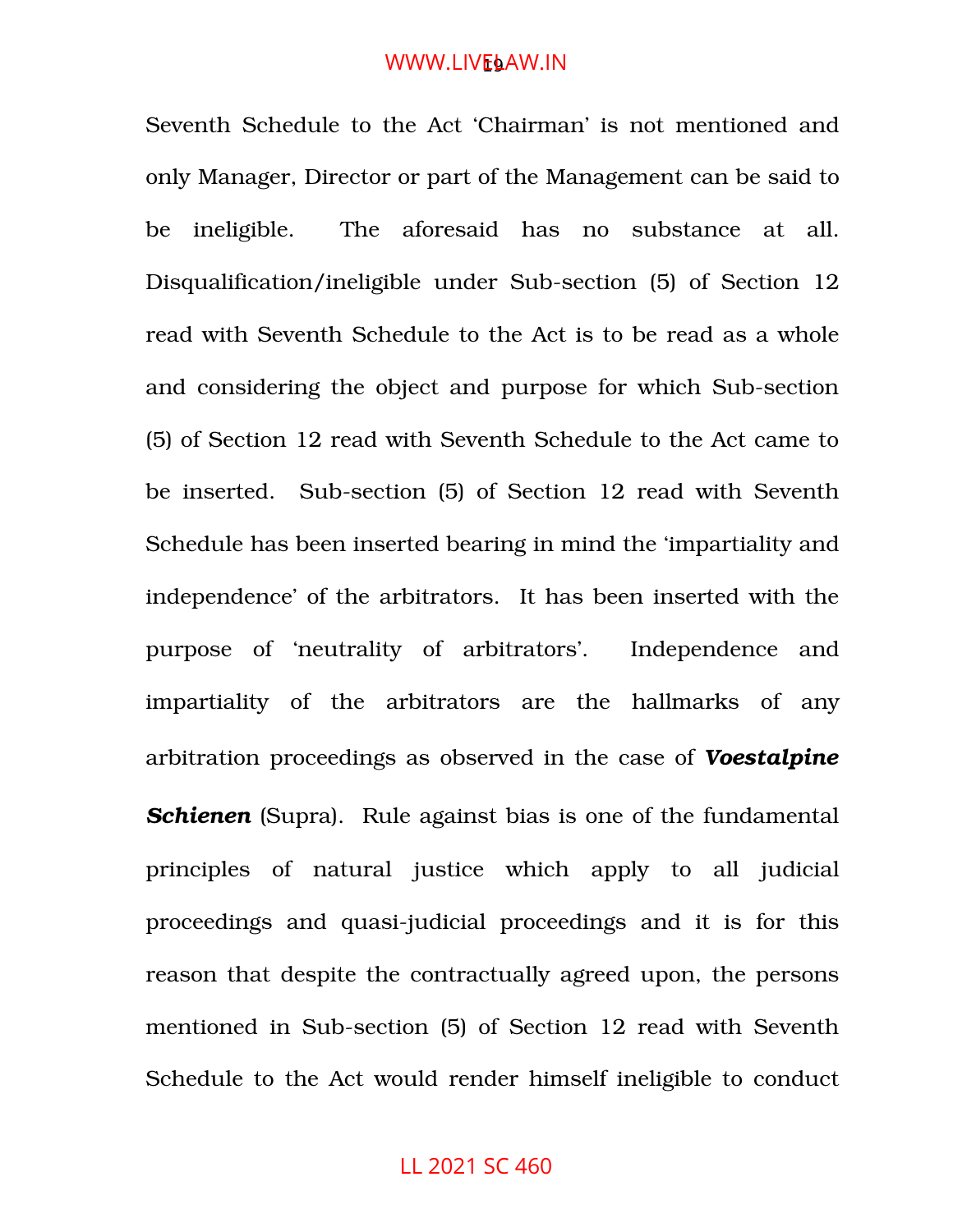## WWW.LIV<mark>E</mark>oAW.IN

the arbitration. In paragraphs 20 to 22 in the case of

## *Voestalpine Schienen* (Supra) it is observed and held as under:

**"20.** Independence and impartiality of the arbitrator are the hallmarks of any arbitration proceedings. Rule against bias is one of the fundamental principles of natural justice which applied to all judicial and quasi judicial proceedings. It is for this reason that notwithstanding the fact that relationship between the parties to the arbitration and the arbitrators themselves are contractual in nature and the source of an arbitrator's appointment is deduced from the agreement entered into between the parties, notwithstanding the same non-independence and non-impartiality of such arbitrator (though contractually agreed upon) would render him ineligible to conduct the arbitration. The genesis behind this rational is that even when an arbitrator is appointed in terms of contract and by the parties to the contract, he is independent of the parties. Functions and duties require him to rise above the partisan interest of the parties and not to act in, or so as to further, the particular interest of either parties. After all, the arbitrator has adjudicatory role to perform and, therefore, he must be independent of parties as well as impartial. The United Kingdom Supreme Court has beautifully highlighted this aspect in Hashwani v. Jivraj in the following words: (WLR p. 1889, para 45)

"45 .. ...the dominant purpose of appointing an arbitrator or arbitrators is the impartial resolution of the dispute between the parties in accordance with the terms of the agreement and, although the contract between the parties and the arbitrators would be a contract for the provision of personal services, they were not personal services under the direction of the parties."

21. Similarly, Cour de Cassation, France, in a judgment delivered in 1972 in Consorts Ury, underlined that: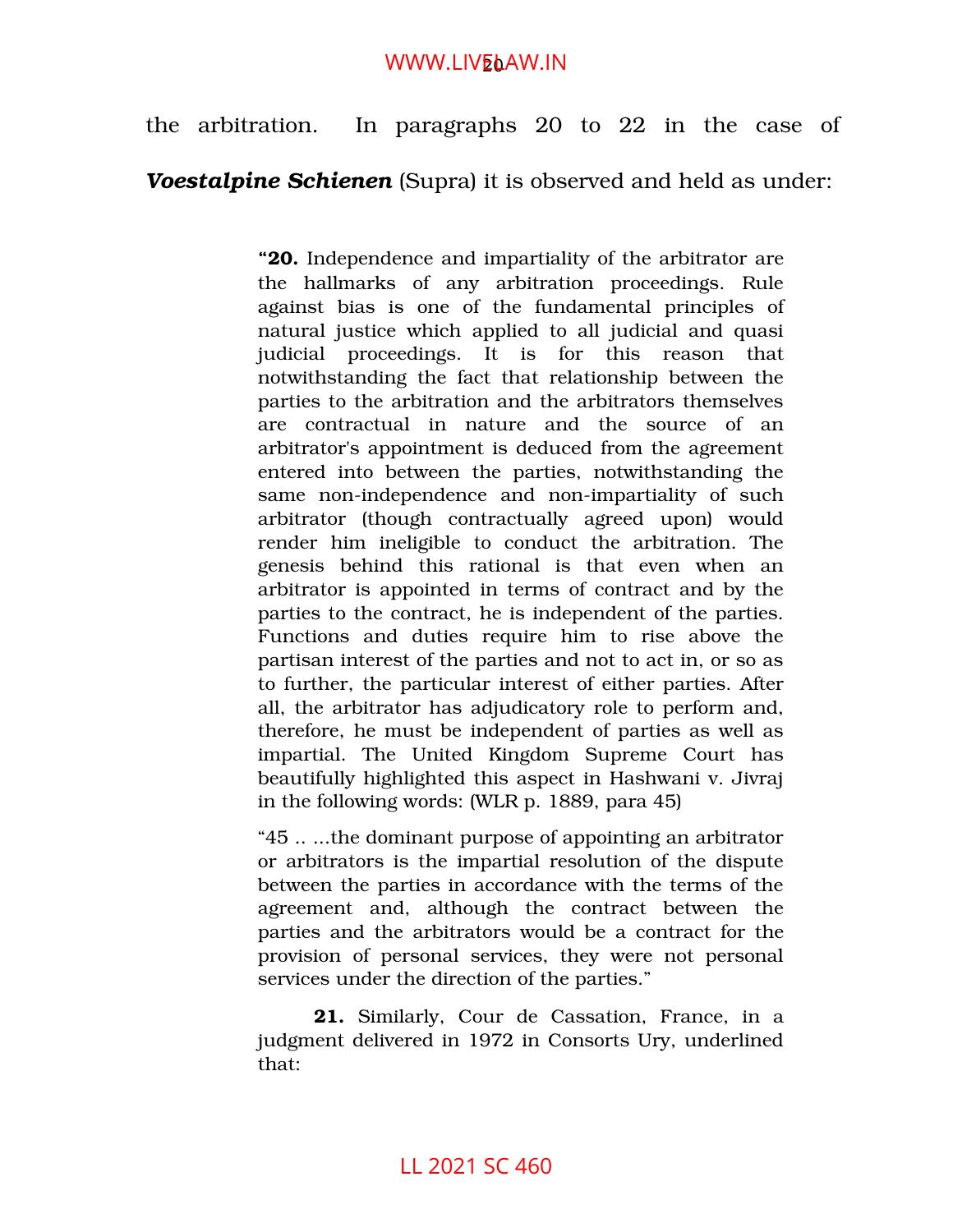## WWW.LIV<mark>EL</mark>AW.IN

 "an independent mind is indispensable in the exercise of judicial power, whatever the source of that power may be, and it is one of the essential qualities of an arbitrator."

**22.** Independence and impartiality are two different concepts. An arbitrator may be independent and yet, lack impartiality, or vice versa. Impartiality, as is well accepted, is a more subjective concept as compared to independence. Independence, which is more an objective concept, may, thus, be more straightforwardly ascertained by the parties at the outset of the arbitration proceedings in light of the circumstances disclosed by the arbitrator, while partiality will more likely surface during the arbitration proceedings."

9. Applying the law laid down by this Court in the aforesaid decisions and considering the object and purpose of insertion of Sub-section (5) of Section 12 read with Seventh Schedule to the Act, the Chairman of the petitioner Sangh can certainly be held to be 'ineligible' to continue as an arbitrator. Though in the Seventh Schedule the word 'Chairman' is specifically not mentioned but at the same time it would fall in the category of Clause 1; Clause 2; Clause 5; Clause 12 which read as under:

> "1. The arbitrator is an employee, consultant, advisor or has any other past or present business relationship with a party.

> 2. The arbitrator currently represents or advises one of the parties or an affiliate of one of the parties.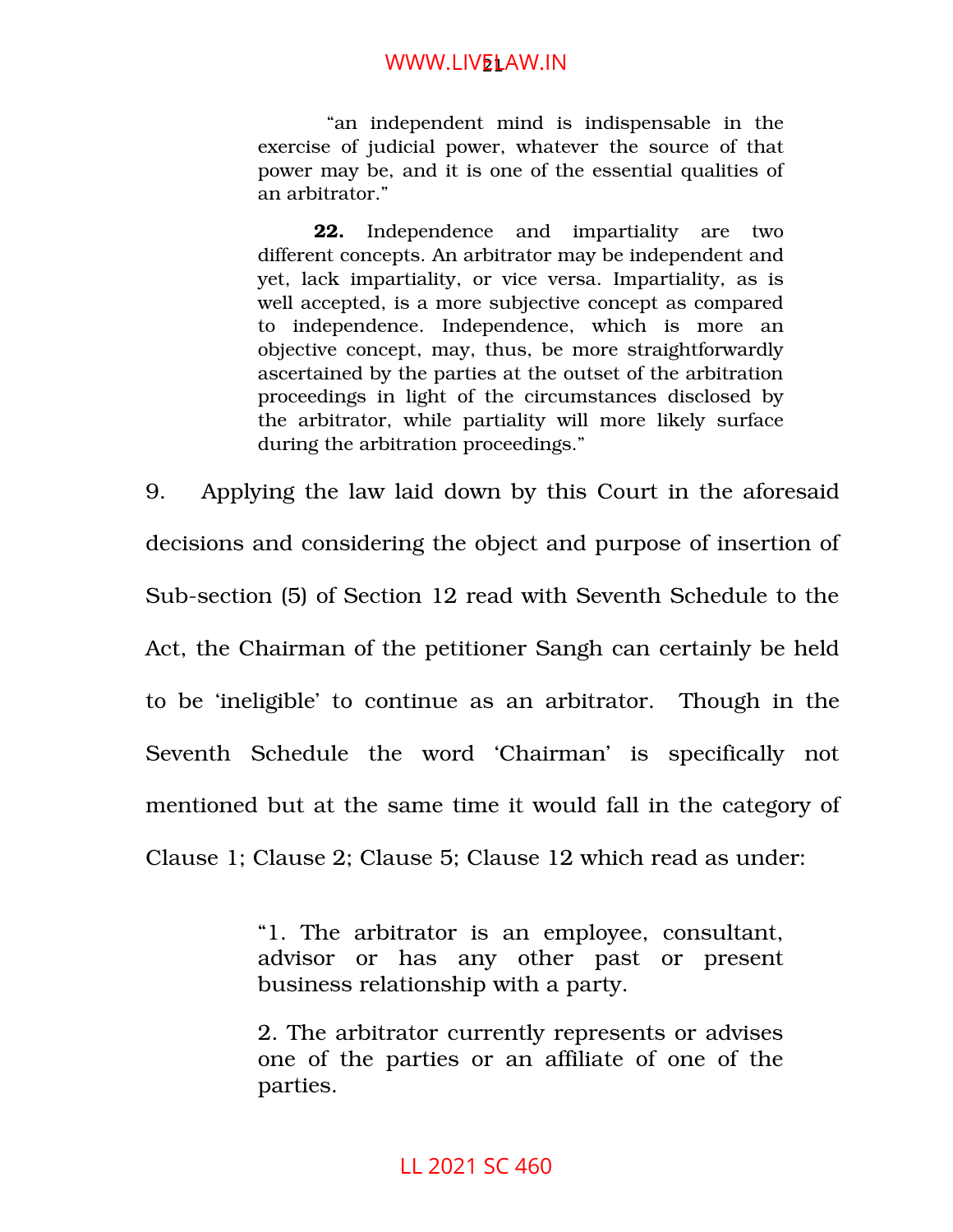## WWW.LIV<mark>EL</mark>AW.IN

5. The arbitrator is a manager, director or part of the management, or has a similar controlling influence, in an affiliate of one of the parties if the affiliate is directly involved in the matters in dispute in the arbitration.

12. The arbitrator is a manager, director or part of the management, or has a similar controlling influence in one of the parties."

9.1 In that view of the matter, the Chairman who is elected member/Director of the Sangh, can certainly be said to be 'ineligible' to become an arbitrator as per Sub-section (5) of Section 12 read with Seventh Schedule to the Act.

10. Now so far as the submission on behalf of the petitioners that the respondents participated in the arbitration proceedings before the sole arbitrator – Chairman and therefore he ought not to have approached the High Court for appointment of arbitrator under Section 11 is concerned, the same has also no substance. As held by this Court in the case of *Bharat Broadband Network Limited* (Supra) there must be an 'express agreement' in writing to satisfy the requirements of Section 12(5) proviso. In paragraphs 15 & 20 it is observed and held as under: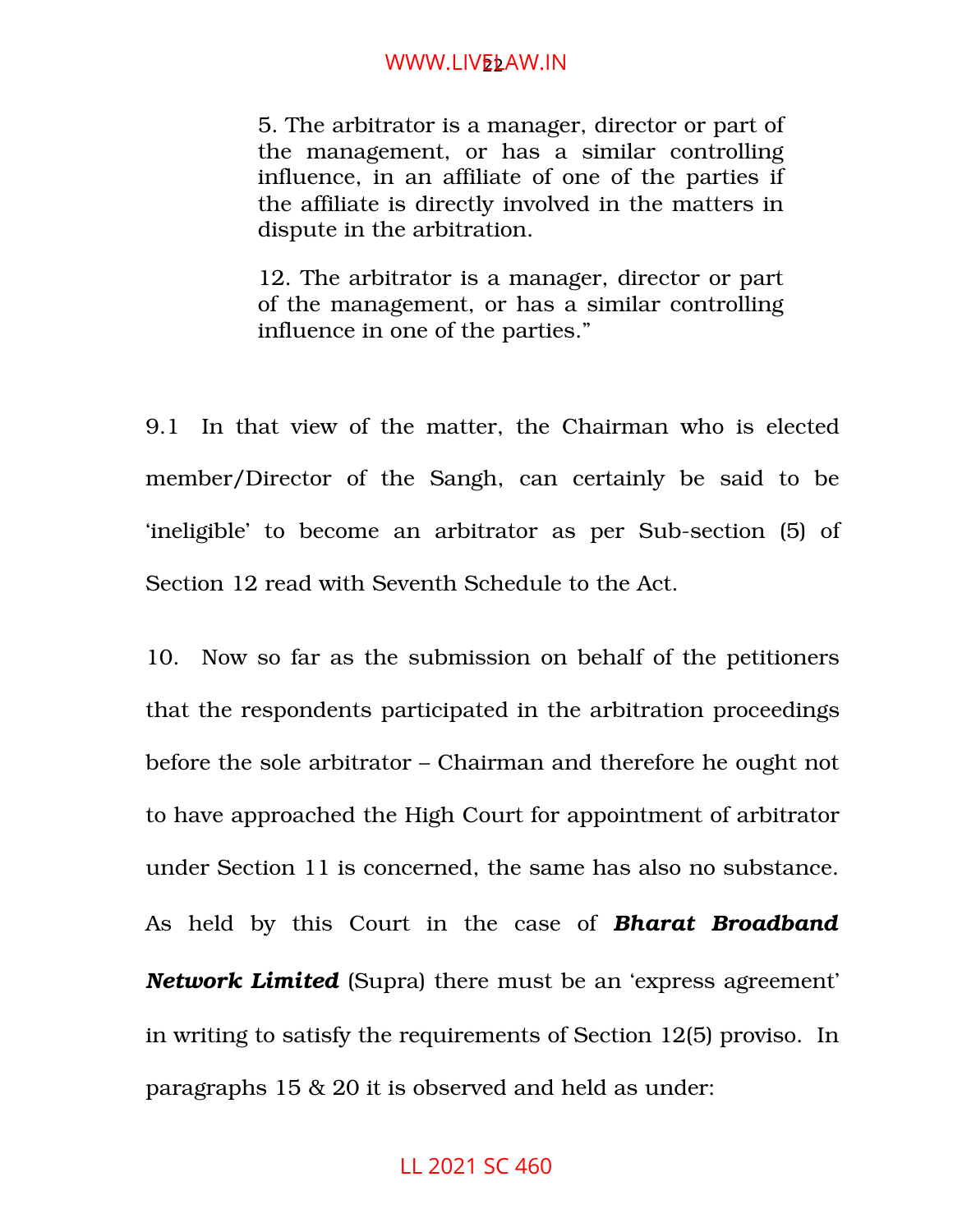## WWW.LIV<mark>E</mark>§AW.IN

"15. [Section 12\(5\),](https://indiankanoon.org/doc/643968/) on the other hand, is a new provision which relates to the de jure inability of an arbitrator to act as such. Under this provision, any prior agreement to the contrary is wiped out by the non-obstante clause in  $Section \quad 12(5)$  the moment any person whose relationship with the parties or the counsel or the subject matter of the dispute falls under the Seventh Schedule. The sub-section then declares that such person shall be "ineligible" to be appointed as arbitrator. The only way in which this ineligibility can be removed is by the proviso, which again is a special provision which states that parties may, subsequent to disputes having arisen between them, waive the applicability of [Section 12\(5\)](https://indiankanoon.org/doc/643968/) by an express agreement in writing. What is clear, therefore, is that where, under any agreement between the parties, a person falls within any of the categories set out in the Seventh Schedule, he is, as a matter of law, ineligible to be appointed as an arbitrator. The only way in which this ineligibility can be removed, again, in law, is that parties may after disputes have arisen between them, waive the applicability of this sub-section by an "express" agreement in writing". Obviously, the "express agreement in writing" has reference to a person who is interdicted by the Seventh Schedule, but who is stated by parties (after the disputes have arisen between them) to be a person in whom they have faith notwithstanding the fact that such person is interdicted by the Seventh Schedule.

#### xxx xxx xxx

20. This then brings us to the applicability of the proviso to [Section 12\(5\)](https://indiankanoon.org/doc/643968/) on the facts of this case. Unlike [Section](https://indiankanoon.org/doc/1587307/) [4](https://indiankanoon.org/doc/1587307/) of the Act which deals with deemed waiver of the right to object by conduct, the proviso to Section  $12(5)$  will only apply if subsequent to disputes having arisen between the parties, the parties waive the applicability of sub-section (5) of [Section 12](https://indiankanoon.org/doc/643968/) by an express agreement in writing. For this reason, the argument based on the analogy of Section 7 of the Act must also be rejected. [Section 7](https://indiankanoon.org/doc/1951219/) deals with arbitration agreements that must be in writing, and then explains that such agreements may be contained in documents which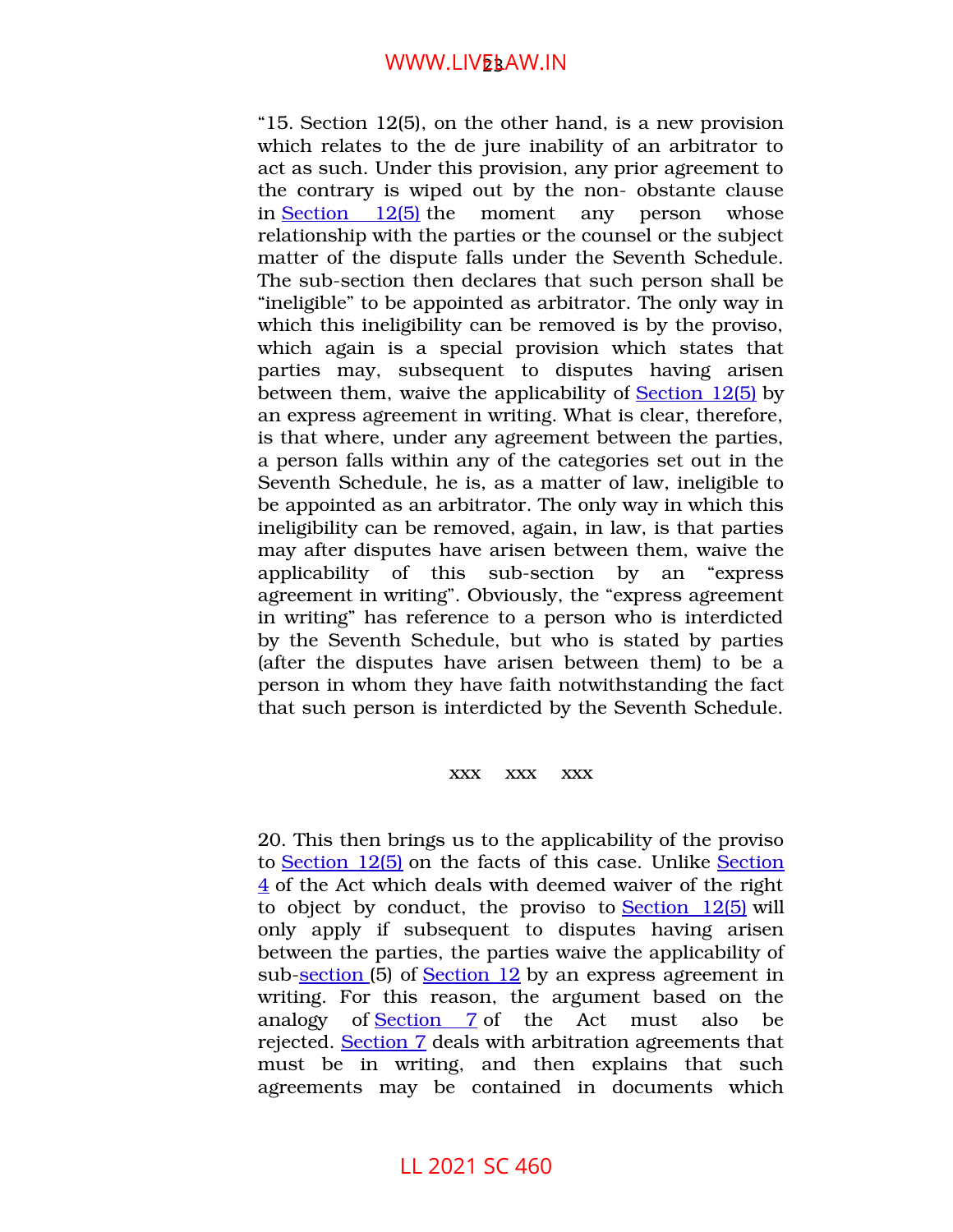## WWW.LIV<mark>E</mark>4AW.IN

provide a record of such agreements. On the other hand, [Section 12\(5\)](https://indiankanoon.org/doc/643968/) refers to an "express agreement in writing". The expression "express agreement in writing" refers to an agreement made in words as opposed to an agreement which is to be inferred by conduct. Here, [Section 9](https://indiankanoon.org/doc/1589358/) of the Indian Contract Act, 1872 becomes important. It states:

"9. Promises, express and implied.—In so far as a proposal or acceptance of any promise is made in words, the promise is said to be express. In so far as such proposal or acceptance is made otherwise than in words, the promise is said to be implied." It is thus necessary that there be an "express" agreement in writing.

This agreement must be an agreement by which both parties, with full knowledge of the fact that Shri Khan is ineligible to be appointed as an arbitrator, still go ahead and say that they have full faith and confidence in him to continue as such. The facts of the present case disclose no such express agreement. The appointment letter which is relied upon by the High Court as indicating an express agreement on the facts of the case is dated 17.01.2017. On this date, the Managing Director of the appellant was certainly not aware that Shri Khan could not be appointed by him as [Section 12\(5\)](https://indiankanoon.org/doc/643968/) read with the Seventh Schedule only went to the invalidity of the appointment of the Managing Director himself as an arbitrator. Shri Khan's invalid appointment only became clear after the declaration of the law by the Supreme Court in TRF Ltd. (supra) which, as we have seen hereinabove, was only on 03.07.2017. After this date, far from there being an express agreement between the parties as to the validity of Shri Khan's appointment, the appellant filed an application on 07.10.2017 before the sole arbitrator, bringing the arbitrator's attention to the judgment in TRF Ltd. (supra) and asking him to declare that he has become de jure incapable of acting as an arbitrator. Equally, the fact that a statement of claim may have been filed before the arbitrator, would not mean that there is an express agreement in words which would make it clear that both parties wish Shri Khan to continue as arbitrator despite being ineligible to act as such. This being the case, the impugned judgment is not correct when it applies [Section](https://indiankanoon.org/doc/643968/) 4, Section 7, Section [12\(4\),](https://indiankanoon.org/doc/643968/) [Section 13\(2\),](https://indiankanoon.org/doc/1544801/) and [Section 16\(2\)](https://indiankanoon.org/doc/945296/) of the Act to the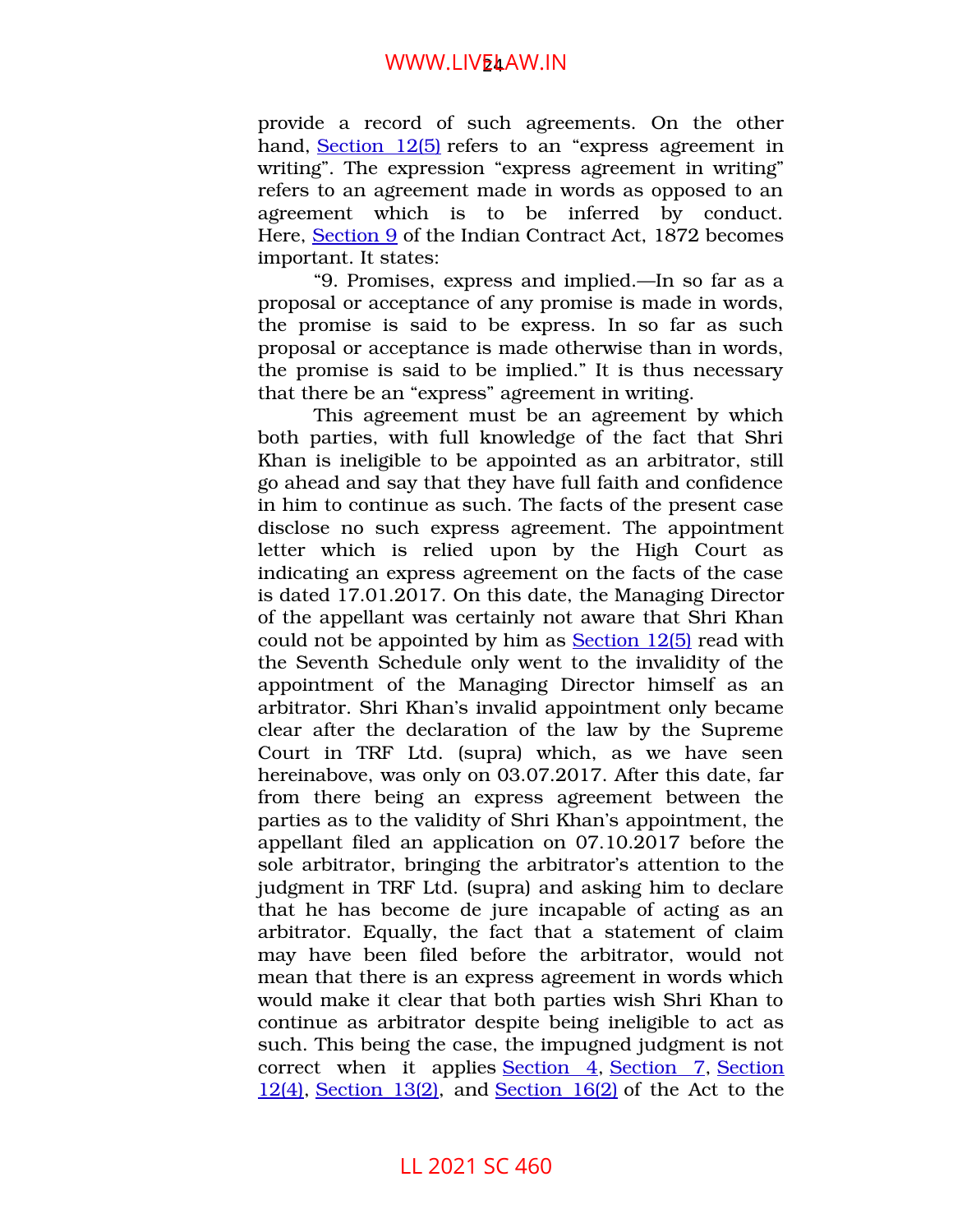## WWW.LIV<mark>E</mark>sAW.IN

facts of the present case, and goes on to state that the appellant cannot be allowed to raise the issue of eligibility of an arbitrator, having itself appointed the arbitrator. The judgment under appeal is also in correct in stating that there is an express waiver in writing from the fact that an appointment letter has been issued by the appellant, and a statement of claim has been filed by the respondent before the arbitrator. The moment the appellant came to know that Shri Khan's appointment itself would be invalid, it filed an application before the sole arbitrator for termination of his mandate."

11. In view of the above and for the reasons stated above once the sole arbitrator  $-$  Chairman is 'ineligible' to act as an arbitrator to resolve the dispute between the parties in view of Sub-section (5) of Section 12 read with Seventh Schedule to the Act he loses mandate to continue as a sole arbitrator. Therefore, it cannot be said that the High Court has committed any error in appointing the arbitrator other than the sole arbitrator  $-$ Chairman as per Clause 13 of the Agreement in exercise of powers, under Section 11 read with Section 14 of the Act.